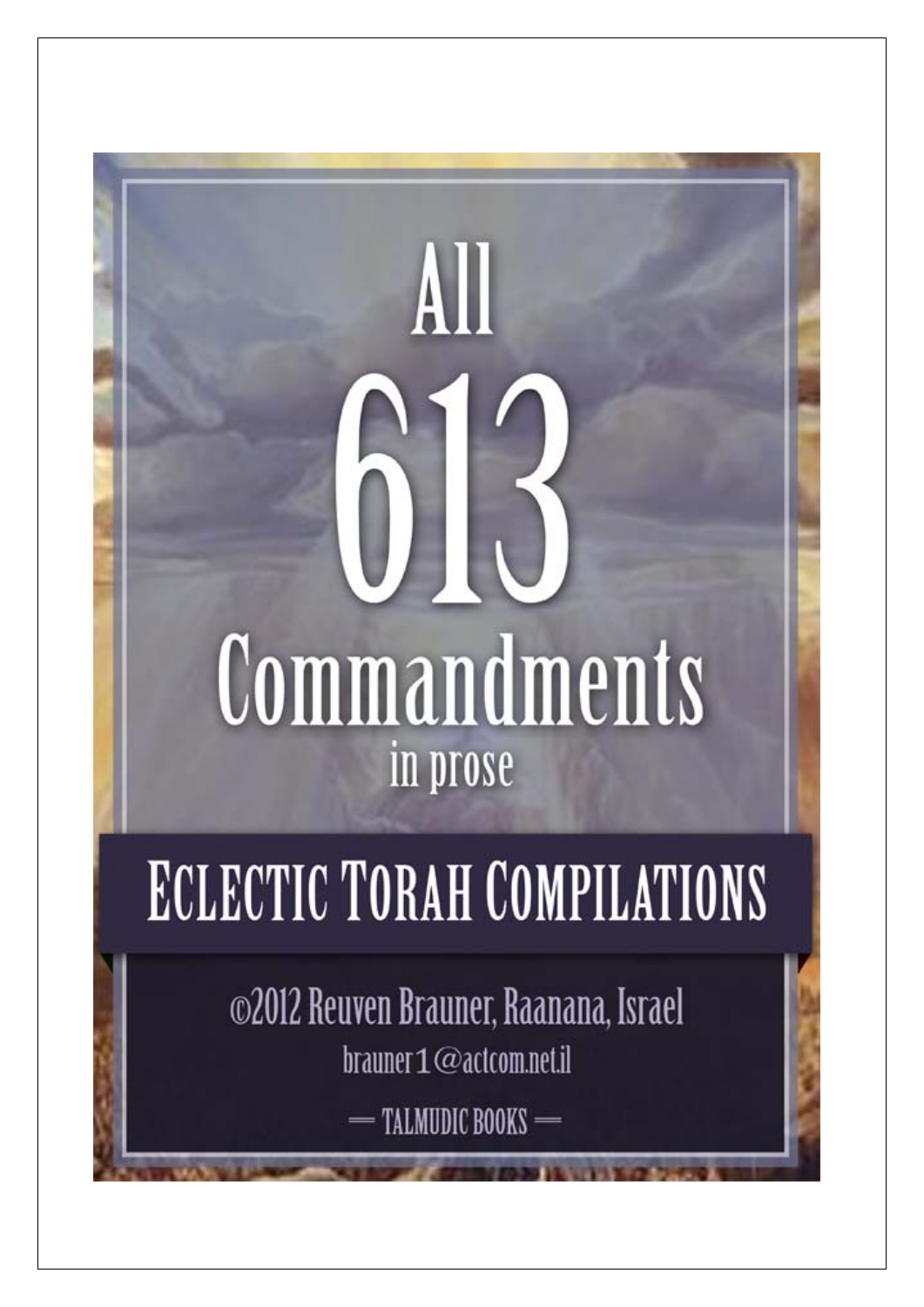# **THE 248 POSITIVE COMMANDMENTS**

# Basic Laws of Our Faith<sup>1</sup>

**Every Jew is required to believe in G-d and that He is the prime cause of and reason for all existence (1), and acknowledge His Unity (2); and to love (3), fear (4), worship and pray to Him (5). We must associate and bond with Torah sages in order that we learn to act like them; and we must trust in the veracity of their words (6). When necessary, we must give oath in His Name (7). To the best of our ability, we must emulate His Attributes, such as by being merciful and righteous (8). We must sanctify His Name by publicizing our true religion and not fear martyrdom for Him (9), recite Krias Shema twice daily, evening and morning (10), and learn and teach the wisdom of the Torah (11).**

#### **On-Going Commandments Designed to Encourage Us to Love and Remember G-d at All Times**

**We must don the head (12) and arm (13) Tefillin, wear Tzitzis (14), and affix Mezuzahs on our doorposts and gates (15). We are to assemble on the second day of Succos every seventh year when portions of the Torah are read [Hakhel] (16). Every reigning king must write a Sefer Torah which he must keep with him at all times (17); and every man must have his own Torah which, if possible, he should write himself (18). We must thank G-d after every meal (19).**

#### **The Sanctuary and Communal Sacrifices**

**We are to build a Sanctuary for G-d where we can offer sacrifices, serve Him and gather on the festivals (20), be in great awe of this place by acting therein with great respect (21), and guard it by continuously encircling it day and night, as a matter of honor and exaltation (22). The Levites shall serve therein with their special duties such as locking the gates and singing when a sacrifice is offered (23). The Kohanim must wash their own hands and feet each time they enter the Temple and before they perform Service therein (24). The Kohanim must kindle lights [the Menorah] (25), and bless the people every day (26); place the showbread on the Table (27); offer incense (28), kindle a fire on the Altar daily (29), and remove the ashes from on top of the Altar each day (30), and remove defiled (persons) from the Sanctuary (31). We must honor, respect, exalt and sanctify the descendants of Aaron [the Kohanim] (32). The Kohanim must don special garments for honor and glory before they can serve in the Sanctuary (33). They must carry the Ark on their shoulders when transporting it (34). We must** 

<sup>&</sup>lt;sup>1</sup> Groupings follow the system found in Seder HaMitzvos L'Harambam, R' Yaacov Muenster, New York 5705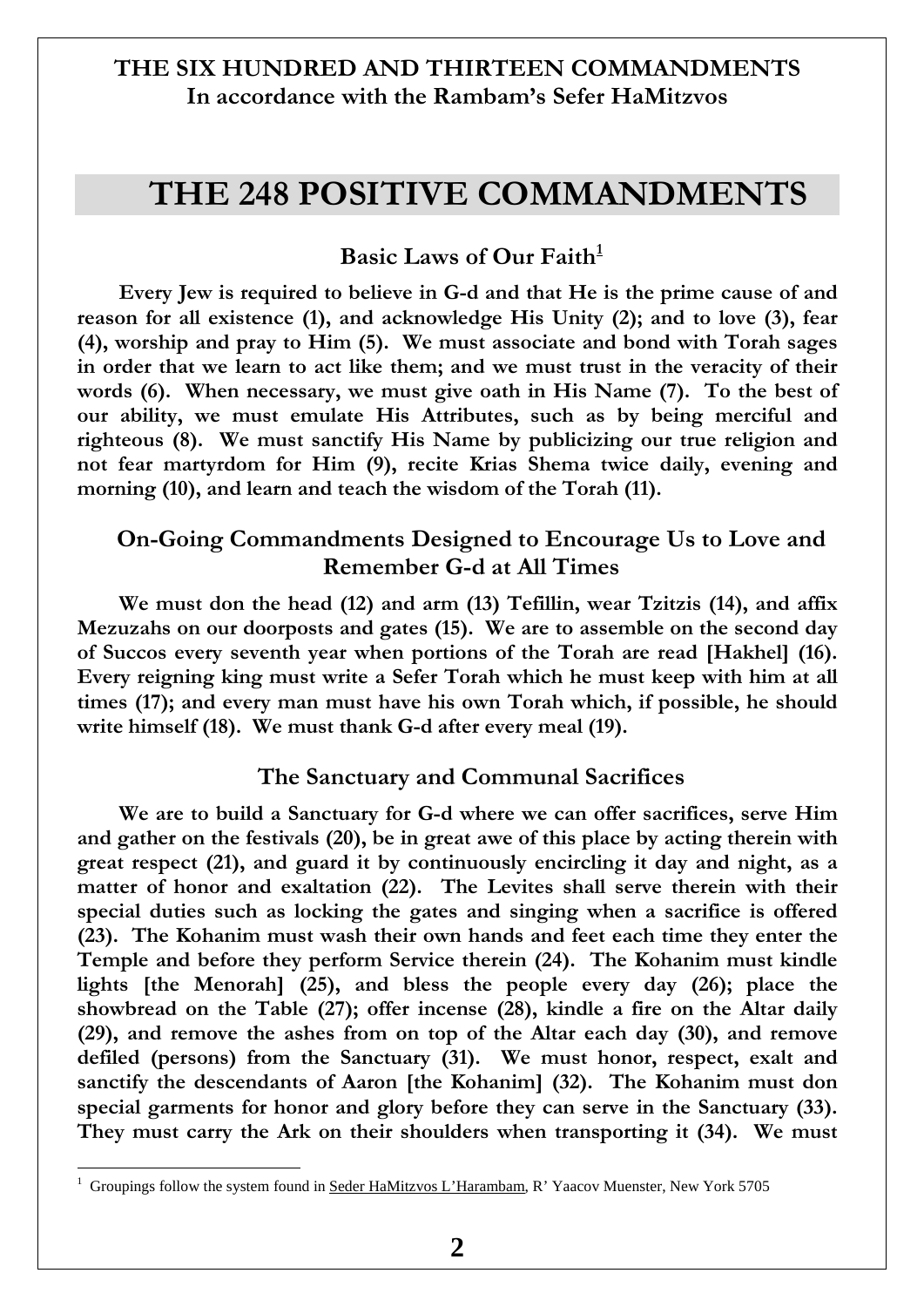**prepare special oil to anoint each High Priest [Kohen Godol] and king of Davidic lineage when he is appointed (35). The Kohanim must work in set, weekly divisions and share in the Service on the Festivals (36). They must defile themselves by contact with those deceased, close relatives specified in the Torah (37). The Kohen Godol must marry a virgin girl (38). Every day, two lamb offerings must be brought [the Tomid] (39), and the Kohen Godol must offer two meal offerings [the Chavittim], one in the morning and one in the evening (40). An additional sacrifice [Musaf] is brought on Shabbos (41), Rosh Chodesh (42) and each of the seven days of Pesach (43). On the 16th of Nissan, the Omer mealoffering is brought (44). One Musaf (45) and two leaven loaves (46) are offered on the 50th day [Shavuos] after the Omer offering. A Musaf is to be brought on the 1st [Rosh Hashanah] (47) and 10th [Yom Kippur] (48) of Tishrei. A special Temple Service has been commanded for Yom Kippur to atone for all our sins (49). A Musaf must be brought on each day of Succos (50) and on the 8th day of Succos [Shemini Atzeres] (51).**

#### **Private Offerings**

**We must make pilgrimage to the Temple thrice a year (52) on the festivals, males must offer a burnt-offering (53) and everyone must rejoice with additional sacrifices, the eating of meat, drinking of wine, new clothing, and so forth (54). A lamb must be slaughtered on the 14th of Nissan (55) and eaten roasted on the night of the 15th with Matzo and Morror, and in one's abode (56). One who was unable to sacrifice on that date could offer his lamb a month later on the 14th of Iyar (57) and eat the lamb on the night of the 15th of Iyar with Matzo and Morror (58). Trumpets are to be sounded whenever a festival offering is sacrificed (59). Sacrificial animals must be at least eight days old (60), whole and without defect or blemish (61). Salt is offered with each sacrifice (62). The Torah has instructed the procedure for bringing a burnt-offering [Olah] (63), a sin-offering [Chattos] (64), a guilt-offering [Oshom] (65), a peace-offering [Shlomim] (66), and a meal-offering [Mincha] (67). The Court is to offer a sacrifice if they erred in a ruling and gave instruction contrary to the Law in certain serious crimes (68). A person who inadvertently committed certain grave offenses must offer a sin-offering (69). A person who is in doubt if he committed certain sins must offer, as an atonement, a conditional guilt-offering [Oshom Tolui] (70), and in other cases an unconditional guilt-offering [Oshom Vaday] (71) or an offering-according-to-means [Olah V'Yored] (72). We must admit to our sins verbally and ask for atonement (73). A man (74) or a woman (75) who had an unclean issue and has healed must offer a sacrifice, as does a woman after childbirth (76), and a healed leper [Mitzorah] (77).** 

**We must separate a tithe of all clean animals born each year, the fats and blood of which are offered while the remaining portions are eaten in Jerusalem (78), and sanctify the first-born (79). A first-born son is to be redeemed from a Kohen (80), as is a first-born donkey (81). If the first-born donkey is not redeemed,**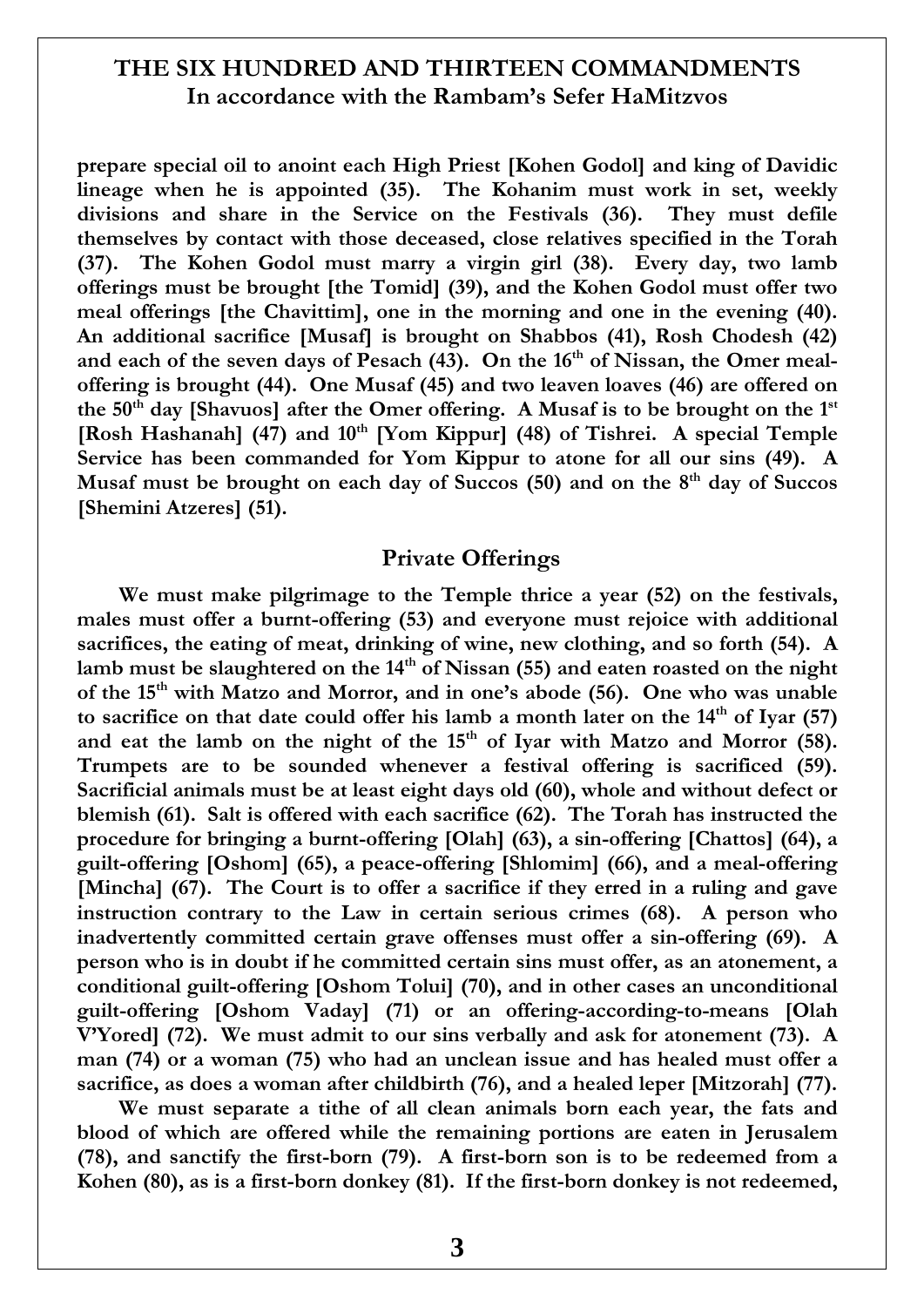**it must be decapitated (82). We must bring all our outstanding vow-offerings and free-will offerings by the next festival (83). Sacrifices may only be brought in the Temple (84), including by those persons who became obligated to bring a sacrifice while outside the Land of Israel (85). A sacrifice with a disqualifying blemish must be redeemed and thus becomes unconsecrated which one can then slaughter and eat (86). The animal which was substituted for a sanctified animal becomes, itself, sanctified (87). The Kohanim eat the remnants of the meal-offering (88), as well as the flesh of certain sacrifices (89). Defiled offerings are to be burned (90), as is any sacrifice left over beyond its designated time for eating (91). The Nazirite must grow his hair long (92), and then cut it and bring a sacrifice when he completes his Naziriteship (93). We are obliged to fulfill whatever we vow to do (94) although a sage, father or husband can annul oaths, if they so see fit (95).**

#### **Ritual Purity and Impurity**

**We are obliged by the Laws of Defilement regarding carrion (96), the eight types of creeping reptiles (97), food and drink (98), a menstruating woman (99), a woman after childbirth (100), a leper (101), garments (102), houses (103), a man with an unclean issue (104), semen (105), a woman with an unclean issue (106), and corpses (107). We are commanded with the Laws of the Purifying Waters (108), and immersion in a ritual bath [Mikveh] (109). The purification procedure for a leper is as designated in the Torah (110). The leper must shave himself (111), and be marked as a leper (112). The ashes of a Red Heifer must be prepared (113).**

#### **Personal Vows**

**The Torah has commanded Laws for appraising the value of people in the event that someone vows to donate the "value of a person" (114), impure animals (115), houses (116), and fields (117). One who benefits from consecrated items or eats of consecrated food must return its value and add an additional fifth (118).**

#### **Agricultural Laws**

**Fruits of the fourth year are holy (119). A corner of a wheat field and of an orchard must remain unharvested (120). Crops which fell during harvest must be left for the poor and the resident aliens [Geirim] (121). Forgotten sheaves must be left in the field for resident aliens, orphans and widows (122). Residual grapes in the vineyard (123) and those that fell during harvest (124) must be left for the poor and resident aliens. First Fruits are to be separated and brought to the Sanctuary (125). A first portion of the harvest is to be separated for the Kohanim [Terumah] (126), as well as two tithes, the First Tithe for the Levite (127) and the Second Tithe for the owner (128). Levites are to separate a tithe of their own Tithe to be given to the Kohanim (129). Every third and sixth year of the Sabbatical cycle, a Tithe for**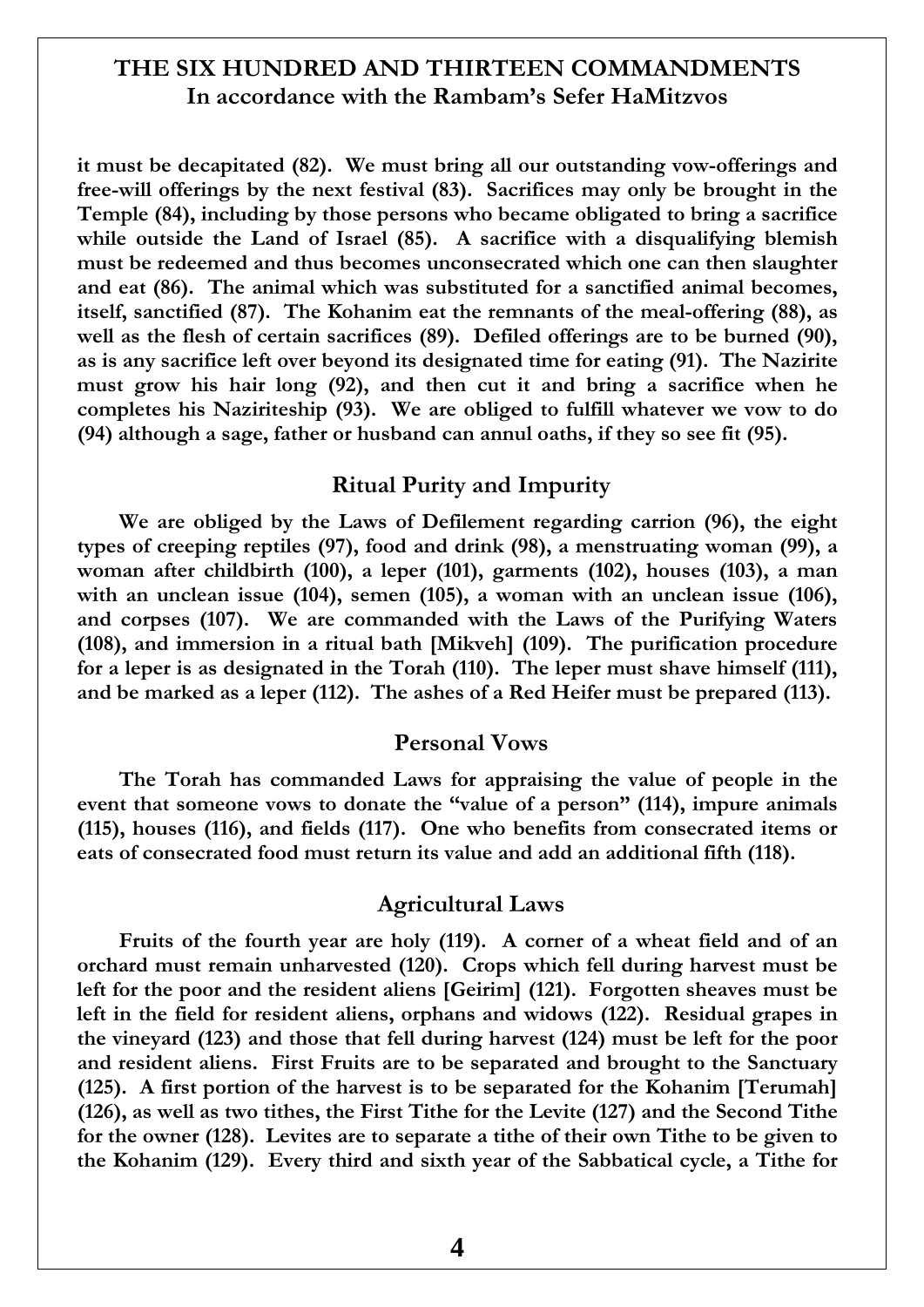**the Poor replaces the Second Tithe (130). We must attest that we have properly separated the various tithes (131). We must tell of G-d's Graciousness with us from the days of Jacob and the freedom from our suffering and bondage in Egypt, praying that the blessing continue in perpetuity, and thank Him when the First Fruits are brought (132). A portion of dough must be separated and given to a Kohen (133). Everything which grows on the Land in the Sabbatical year must be made ownerless, available and accessible to everyone (134) and the Land must not be worked that year (135). Every fiftieth [Jubilee] year is to be sanctified also by not working the Land that year (136), the Shofar is sounded on the 10th of Tishrei in that year to signal the release to freedom of the slaves and the Hebrew bondsmen (137), all real estate returns to its original owners without payment (138), and there is redemption for property bought within the city walls until the end of one year, only after which it becomes that of the buyer and is not returned in the fiftieth year (139). Every seven years must be counted until the Jubilee year, beginning with the time we ruled the Land and held on to it, just as we count the Omer (140). We must cancel any debts that others owe us in the Seventh year (141). The Gentile must be pressed to pay his debts (142). The Kohen is to be given the foreleg, cheeks and stomach from all slaughtered, Kosher animals (143), as well as the first fleece (144). Someone who dedicates to G-d an object he has in his possession, must give it to a Kohen or to the Temple treasury for its upkeep and maintenance (145).**

#### **Foods**

**An animal must be slaughtered before its meat can be eaten (146). The "blood of slaughter" of a fowl or an undomesticated beast must be covered with earth (147). The mother bird must be driven away from the nest before her chicks can be taken (148). The Torah has informed us of the signs of Kosher animals (149), birds (150), grasshoppers (151), and fish (152).**

#### **Time-Related Laws**

**We must calculate the months and years (153); rest on the Sabbath (154), sanctify that day by reciting Kiddush at its beginning and Havdala at its end in honor of it and in order to separate it from the other days of the week (155); remove leaven from our possession on the 14th of Nissan (156), tell of the Exodus at the beginning of the night of the 15th of Nissan, everyone in his own words, although the one who adds and expounds on this subject is praiseworthy (157), eat Matzo that night (158), rest on the first (159) and seventh (160) days of Pesach; count the**  Omer (161); rest on Shavuos (162), the 1<sup>st</sup> of Tishrei [Rosh Hashanah] (163); fast **(164) and rest from work (165) on the 10th of Tishrei [Yom Kippur]; rest on the first (166) and eighth (167) day of Succos, dwell in a Succah for the seven days of the holiday (168), pick up a Lulav and rejoice for those seven days (169); listen to the**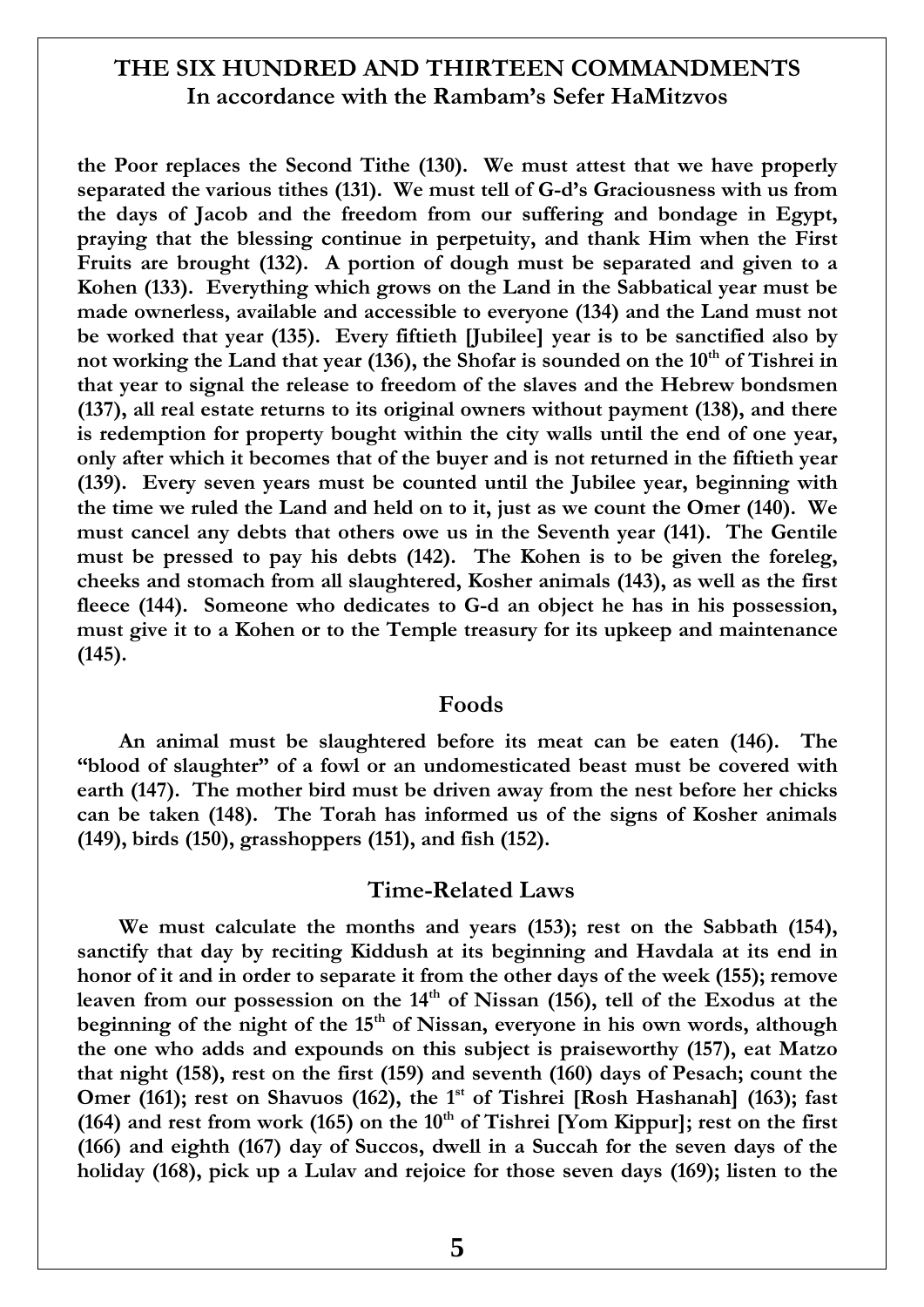**Shofar on the 1st of Tishrei (170); and give half a Shekel to the Temple each year (171).**

#### **Matters of Justice**

**We are obligated to obey the Prophets (172), appoint a Jewish king to unite and lead us (173), and heed the Great Court in all matters (174).**

#### **Matters for the Great Court**

**We must act in accordance with the majority opinion of Torah Sages and courts must rule in accordance with the opinion of the majority of its judges (175); and appoint judges to execute Torah commands, compel and warn the people to follow the True way, punish sinners and appoint officers to oversee the people (176). The judges must allow each litigant to speak his piece without prejudice or restriction in time (177). A witness must give full testimony about everything he knows about the case, regardless of consequences (178). Witnesses must be thoroughly cross-examined before judgment may be rendered (179). False witnesses are to be punished in the same way as would the defendant have been punished had he been found guilty (180). We are commanded with the Laws of the Decapitated Calf (181). We must designate six cities of refuge for accidental murderers and prepare open roads to enable easy access to them (182), and cities for the Levites to live in, since they have no share in the Land (183). Traps and obstacles must be removed from our habitats, and we must build parapets on our roofs and fences around open pits to protect people from injury (184). Idolatry and idolatrous places of worship must be completely burned, eradicated or otherwise destroyed (185). The residents of a city which completely succumbed to idolatry must be executed and the city and everything within it burned down (186). The Seven Nations [the Hittites, Amorites, Canaanites, Prizites, Chivites, Jebusites and the Girgushites] must be exterminated inasmuch as they epitomized the essence of idolatry and were its source (187), as well as each and every descendent of Amalek (188). We are to remember the unprovoked wickedness that Amalek did to us (189). We may do battle with other nations if they do not want to make peace with us (190). A Kohen must be designated to address the troops before going to war, and return home those who are not capable of going out to battle (191). Latrines must be prepared outside the encampment (192), and a shovel to cover over his excrement must be carried by every soldier in the field (193).**

#### **Random Interpersonal Laws**

**A stolen item must either be returned to its rightful owner if the object is still extant as it was originally, along with one fifth of its value, or its value paid if the object was altered (194). Charity and support must be given to the indigent (195).**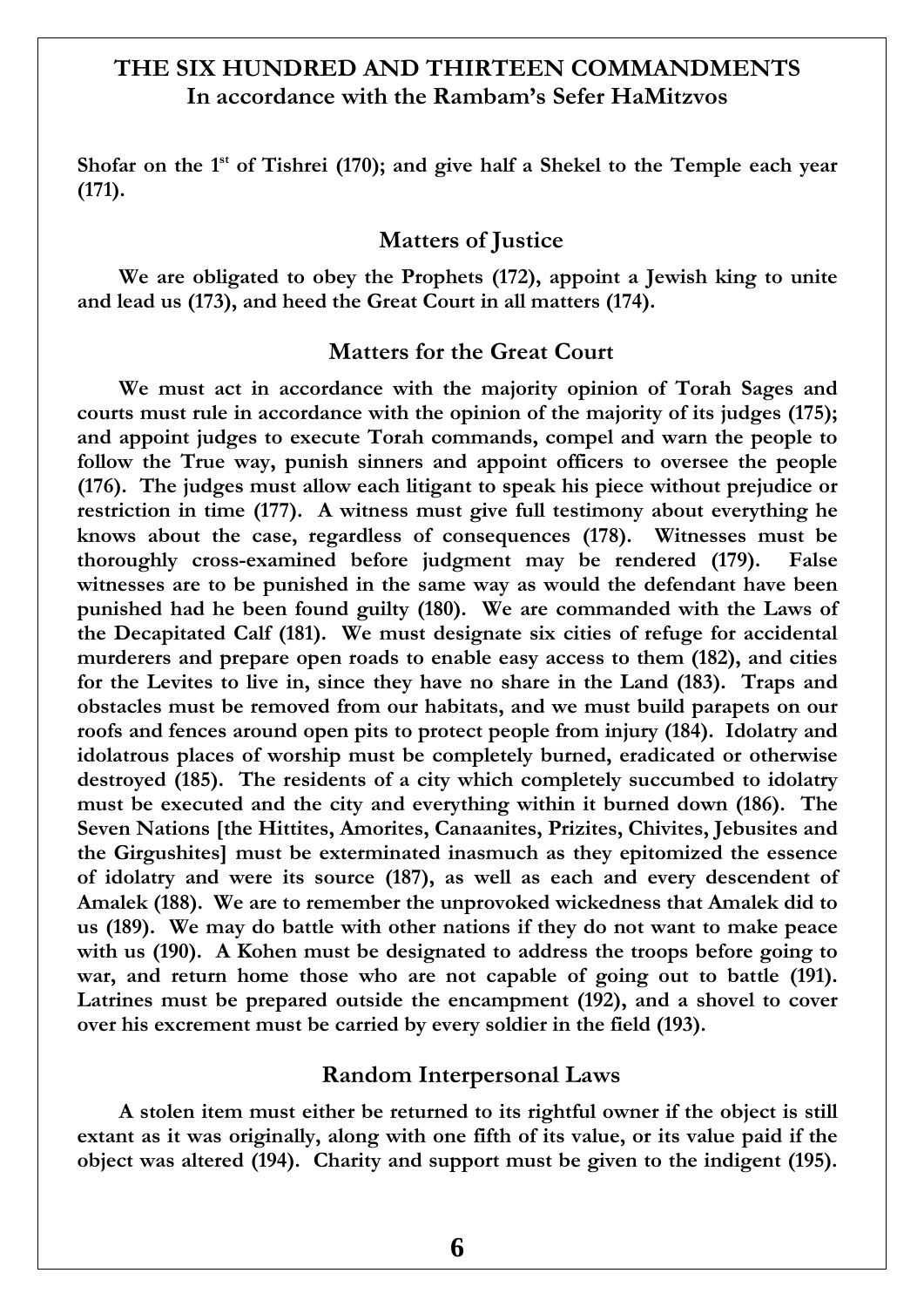**A freed Hebrew bondsman must be given financial assistance upon his release as he must not be sent away empty-handed (196). We must lend money to the poor man in order to ease his poverty (197). We must charge interest to the Gentile when loaning money to him (198). Collateral, such as a tool needed for his work, must be returned to the Jewish borrower, if he needs that item during that day. It is then returned to the lender that night (199). Wages must be paid to a daylaborer that very day (200). A worker can eat from the un-harvested produce he is working on in the field (201). We must help unload an animal which collapsed under the weight of a burden (202), and load a burden on an animal or person if he is alone (203). We must return a lost item to its rightful owner (204). We must prevent someone from committing a sin, and warn and reprove one who intends to sin (205). We must love and be merciful with other Jews, just as we love and pity ourselves (206), and love converts (207). We must be certain that our weights, scales and measures are precise and accurate (208). We must honor our Sages and stand up before them (209); and honor (210) and fear (211) our parents.**

#### **Relationships with Women**

**We must produce children in order to populate the world with human beings (212), and have intimate relations only within the context of a consecrated marriage (213). The groom has one undisturbed year to be alone with his new bride and does not go out to war (214). We must circumcise our baby boys (215). One must either marry his childless brother's widow (216) or release her (217). The rapist of a virgin must marry his victim (218). We are commanded with the Laws of libeling one's bride (219), the seducer (220), and the Woman of Beauty taken captive during war (221). A divorce can only be executed by means of a written document (222). We have been commanded with the Laws of the Wife Suspected of Adultery [Sotah] (223).**

#### **Laws Dealing with Punishment**

**Lashes are given with a leather whip as a punishment for certain crimes (224). The accidental killer is to be exiled to a city of refuge (225). Depending upon the crime, offenders may be executed by means of the sword (226), strangulation (227), burning (228) or stoning (229). The bodies of some of those executed by the Court are to be hanged after death (230), but all are to be buried on the day of execution or death (231).**

#### **Laws of Damages, Acquisition and Monetary Matters**

**We have been commanded with the Laws of the Hebrew bondsman (232), to marry off (233) and redeem (234) a Hebrew maidservant, and with the Laws governing Gentile slaves (235). We are commanded with the Laws of injuries and**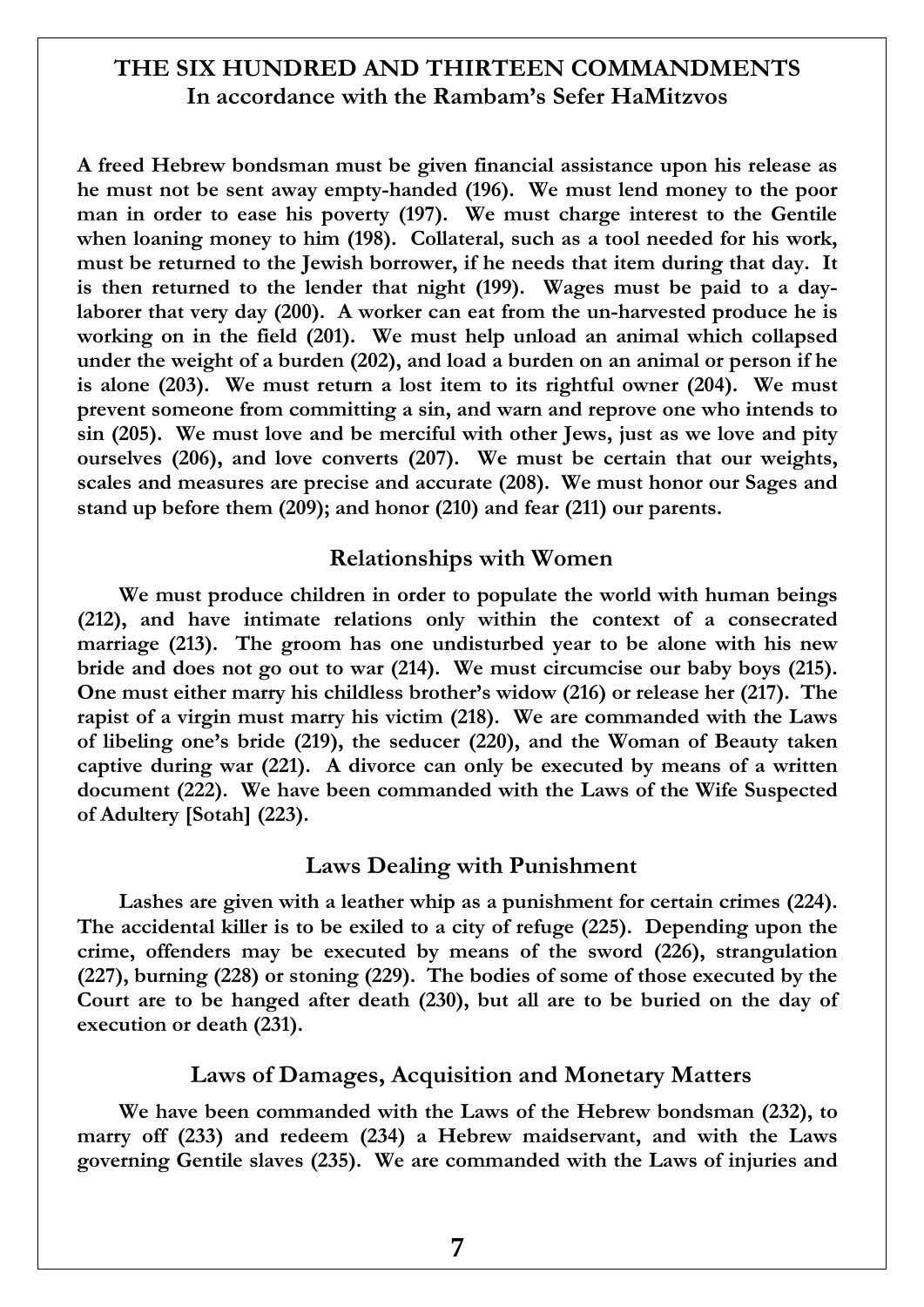**fines (236), the goring ox (237), digging an injurious uncovered pit in a public place (238), robbery (239), the one who sends his oxen to graze in someone else's field (240), and the destructive fire one set in his own field but which spread to another field (241). We are commanded with the Laws of the unpaid bailee (242), the paid watchman (243), and the borrower (244). We are commanded with the Laws governing commerce (245), and claims (246). We must save the life of one being pursued even by killing his pursuer (247). We are commanded with the Laws governing inheritance (248).**

# **THE 365 PROHIBITIONS**

#### **The Intellect**

**It is prohibited to assign godliness to anything but the One G-d (1), make or commission the making of idols for worship (2) or any other type of idolatry (3), make human figures such as sculptures, even for decorative purposes (4), worship idolatry by genuflecting, offering animals or incense or with libations (5), or by any other means of worship peculiar to this idolatry (6) or to give of our children to Molech worship (7). We are warned against necromancy (8) and witchcraft (9), engaging in matters dealing with idolatrous practices, such as to involve ourselves in its study (10), setting up pillars for people to gather around for pagan worship (11) or iconographic stone floors for prostrating upon for idolatrous worship (12). We must not plant trees in the Sanctuary or near the Altar, even for decoration or beautification, since this was the practice of the idolaters (13). We are prohibited from ourselves swearing or even causing an idolater to swear in the name of idolatry (14); proselytizing (15) or enticing (16) another Jew to worship idols. The enticed person must not love his enticer and crave for his words (17), nor be compassionate with and not resent with hatred his enticer (18). The enticed person must not save the life of his enticer (19) nor learn merit for him (20) nor protect him from punishment by remaining silent regarding his guilt (21). We are forbidden to benefit from any ornamentation that was used to adorn idolatry (22). We must not rebuild the destroyed idolatrous city (23) nor may we use or benefit from any of its property (24). We must not become enriched by anything derived from idolatry, rather we must distance ourselves from everything dealing with idolatry (25). It is forbidden to prophesize in the name of idolatry (26), nor falsely in the Name of G-d (27). We are forbidden to listen to one who prophesizes in the name of idolatry, and not ask questions or even argue with him (28). We must not be sympathetic with a false prophet or desist from executing him (29). We are commanded against imitating the heretics and acting like them, such as by copying their clothing or attending their sporting events, circuses and theaters (30). We are prohibited from practicing sorcery (31), acting in accordance with**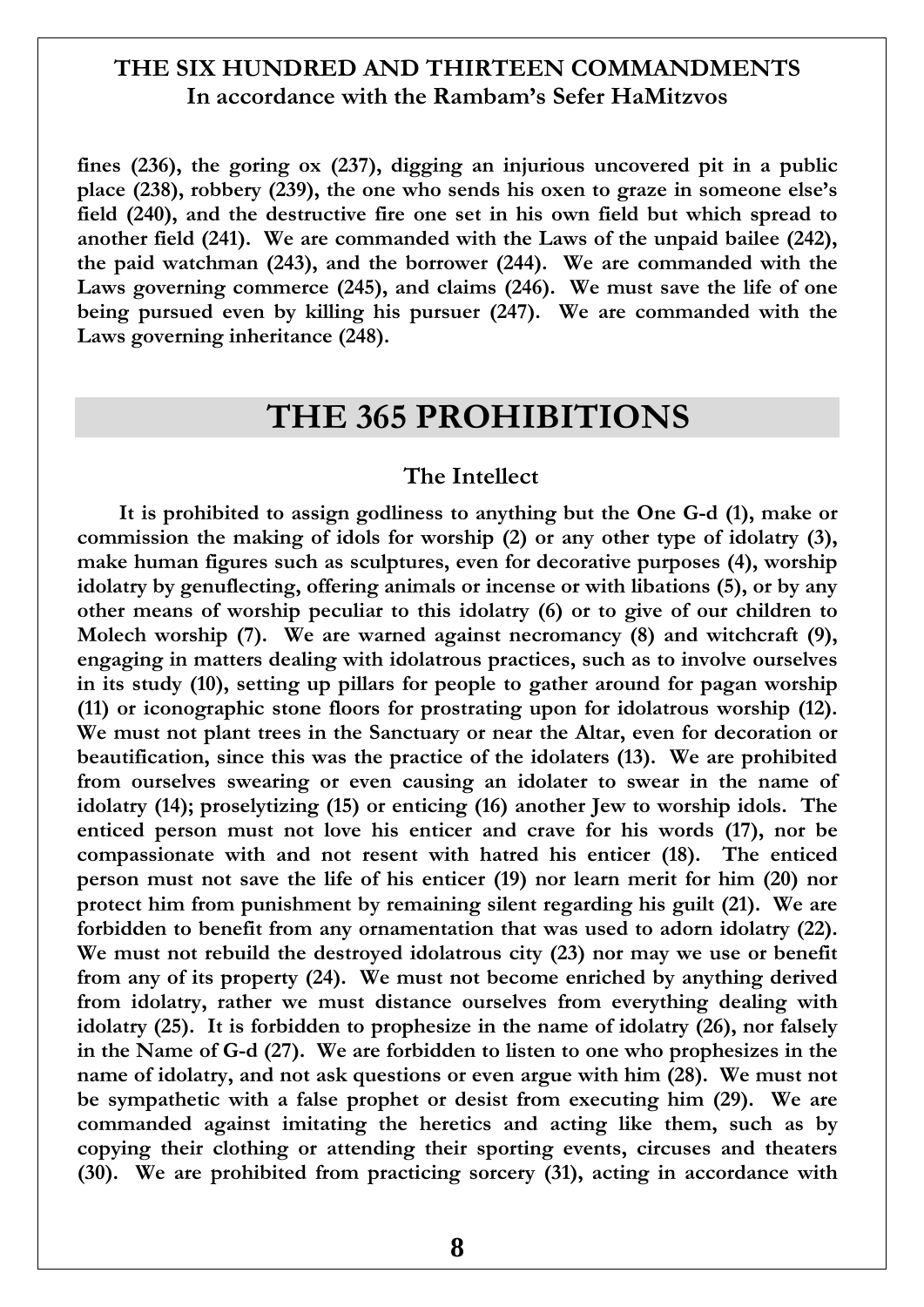**astrology (32); practicing divination and fortune-telling (33), black magic (34) or enchantment (35). We are forbidden to make inquiries of a necromancer (36), sorcerer (37) or of the dead (38). Women are prohibited from wearing men's clothing, including the wearing of armor and carrying weapons, as well as cutting their hair in male hairstyles (39), nor may men wear women's jewelry or clothing (40). We must not tattoo our bodies (41), wear clothing of mixed wool and linen (42), shave the sides of our heads (43), shave off our beards with a razor (44) or slash ourselves (45). Included in this last prohibition is to avoid public disputes and disunity. We must never live in Egypt so that we do not learn from their apostasy and act in accordance with their despicable ways (46), stray after those thoughts of our hearts which oppose those of the Torah (47), establish a covenant with heretics, that is the peoples of the Seven Nations, nor permit them to remain tranquil with their apostasy (48). We must not allow a member of one of the Seven Nations to live lest these people cause depravity and lead others to idolatry (49), nor be merciful with idolaters or praise anything that is special about them (50), nor permit an idol-worshipper to settle in our Land lest we learn from their profanations (51). We are forbidden to marry heretics, that is, Gentiles (52), nor the males of Ammon or Moab even after they convert (53). We cannot marry the descendents of Esau after they have converted [for three generations] (54), as well as Egyptians and Edomites (55). We must never call the Ammonites or Moabites to peace (56). We are prohibited from cutting down fruit-bearing trees during a siege of a city in order to harass and pain the residents (57). We are warned against being afraid of our enemies in battle and retreat (58). We must not forget what evil the seed of Amelek did to us (59). It is a prohibition to blaspheme (60), swear falsely and take His Name in vain (61, 62), profane the Name (63), test or challenge G-d (64), nor destroy synagogues or the books of the Prophets, or erase the Holy Names (65). We must not abandon one who was hanged and leave him hanging on the tree overnight (66).**

#### **Serving G-d**

**We must not forgo guarding the Temple, nor continuously circling it during the night (67). The Kohen Godol cannot enter the Sanctuary just at any time because of the honor of the place and fear of the Holy Presence nor may any Kohen enter therein except when he is engaged in a Holy Service (68). A Kohen with a disqualifying blemish may not enter the Temple (69) nor may he perform any Holy Service therein (70), even if his is a temporary defect (71). A Levite must not perform the unique Temple duties of a Kohen nor may a Kohen perform those of a Levite (72). It is forbidden to enter the Temple or instruct a matter of Torah if one is inebriated (73). A non-Kohen is forbidden to perform any Temple Service (74), as is a ritually impure Kohen (75), and as is a Kohen who is required to wait until evening after immersing in the Mikveh to complete his purification process (76). A ritually impure person cannot enter anywhere in the Temple (77), nor even**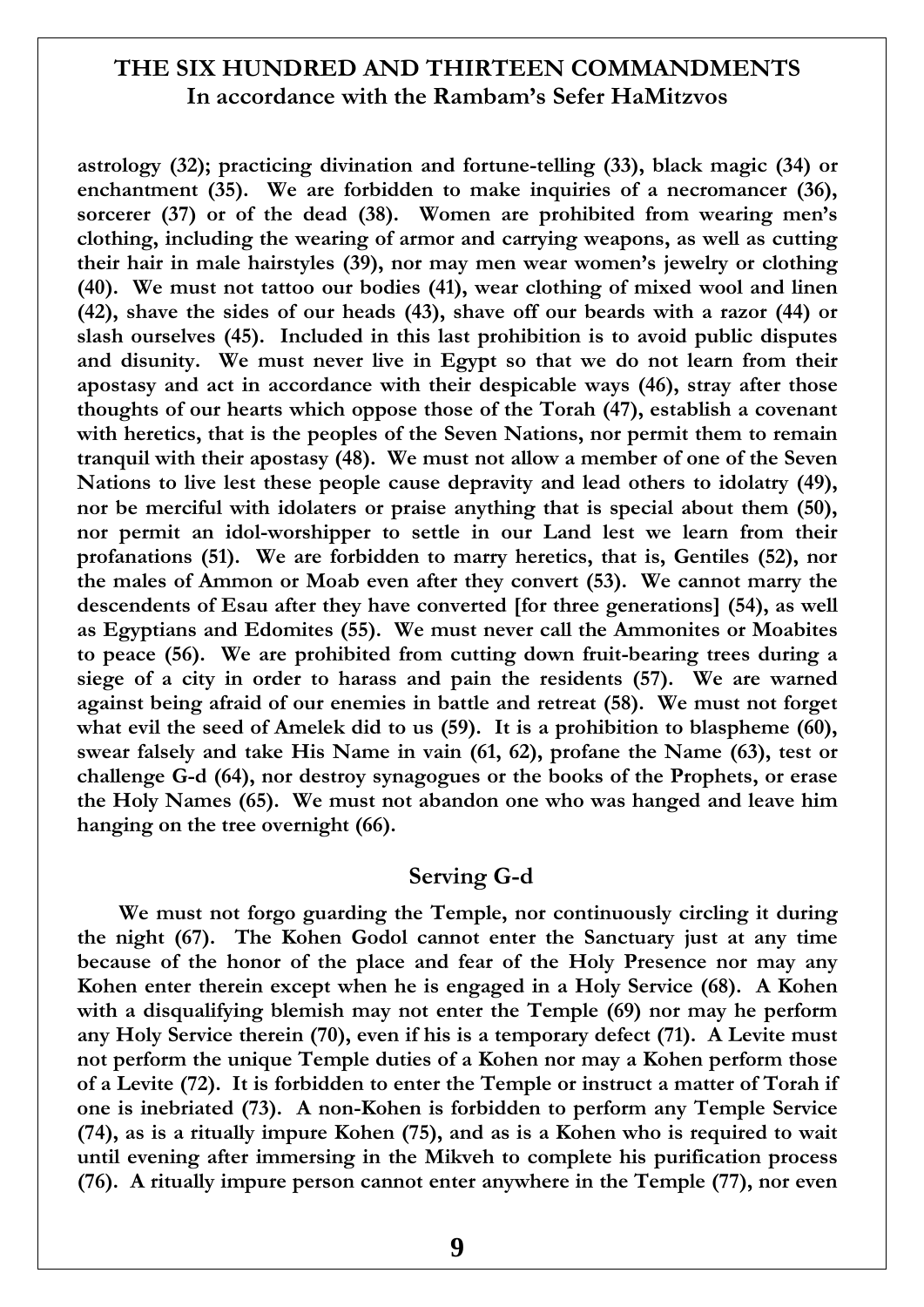**the Temple Mount (78). The Altar cannot be constructed with stones which were touched by metal (79). We cannot ascend the Altar via stairs (80). We are forbidden to extinguish the fire on top of the Altar (81). No offering, except for the Incense, may be offered on the Golden Altar (82). We are warned against preparing oil like the Anointing Oil (83). No one but a Kohen Godol and a king may be anointed using the Anointing Oil prepared by Moses (84). We are forbidden to prepare incense similar to the Incense offered in the Temple (85). We must not remove the staves of the Ark from their rings (86) nor remove the Breastplate [Choshen] from the Kohen's garment [the Ephod] (87), nor tear or cut the edge of the robe [Me'il] of the Kohen Godol, rather the edge is to be woven with no loose threads at the end (88). We are warned against offering a sacrifice (89) or slaughtering a consecrated animal (90) outside the Temple. Regarding an animal with a defect or blemish, we are forbidden to set it aside as an offering for the Altar (91), slaughter it as an offering (92), toss its blood on the Altar (93), offer up any of its internal organs (94) or offer it, even if the blemish is impermanent (95). We must not offer a sacrifice from the Gentiles if the animal has a disqualifying defect (96). We are forbidden to maim a consecrated animal (97).** 

**We must not offer either barley or honey on the Altar (98) nor make an offering without salt (99). We are forbidden to offer a sacrifice which was donated based on the price of a prostitute or dog (100). We are forbidden to slaughter a parent and child animal on the same day (101). It is forbidden to add oil (102) or frankincense (103) to the sinner's meal-offering, nor to mix oil (104) or frankincense (105) with the Sotah's meal-offering. We are forbidden to substitute a consecrated offering for another animal (106), or to offer up one type of consecrated offering with another type of consecrated offering (107). We are forbidden to redeem a ritually pure first-born animal (108), sell the Tithe animal (109), or sell any sort of property, including animals, slaves, real-estate or moveable objects (110) or redeem real-estate (111) which were dedicated to the Temple. We are prohibited from severing the head of a bird sin-offering at the time its neck was snapped (112), working a consecrated animal (113) or shearing its fleece (114).**

#### **Sacrifices**

**We are forbidden to slaughter the Paschal Lamb (Korban Pesach) while we are still in the possession of leaven (115). We are warned against desisting from sacrificing the innards of the Korban Pesach until the time for eating the remnants has past (116). We must not leave over any meat of the Korban Pesach until the next day, that is, the 15th of Nissan (117), the meat of the Chaggigah of the 14th [of Nissan] sacrifice until the third day (118), the meat of the Pesach Sheni until the next morning (119), and the Thanksgiving Offering (Korban Todah) until morning (120). We must not break a bone of the Korban Pesach (121), nor that of the Pesach Sheni (122), nor remove the meat of the Korban Pesach outside of the area where the group has come together to eat it (123). Remnants of the meal-offering**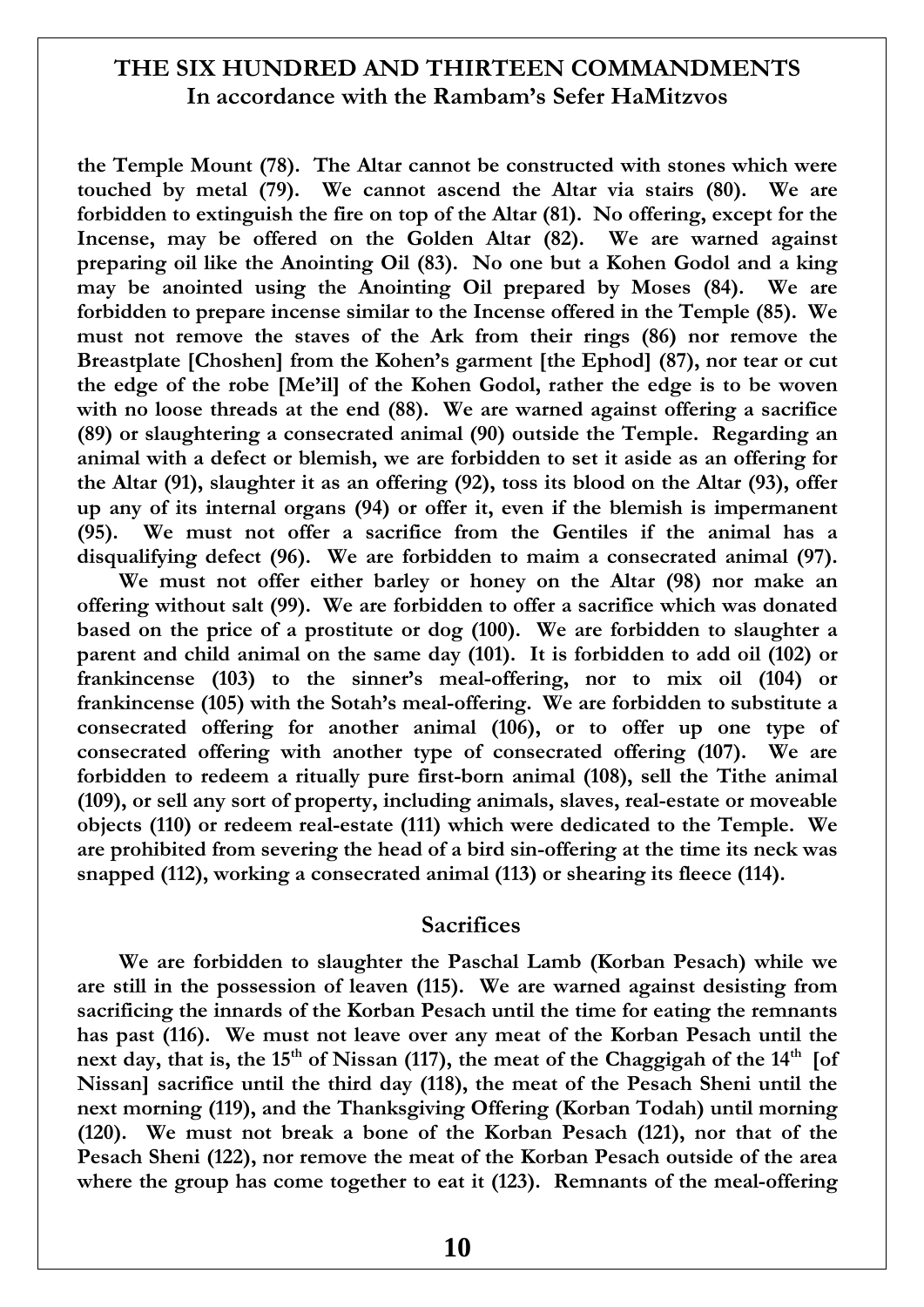**[eaten by the Kohanim] must not be cooked (124). We are prohibited from eating the Korban Pesach if it was cooked or is raw (125). The Korban Pesach cannot be given to a Resident Alien to eat (126); nor may an uncircumcised male eat (127) or a Jewish apostate be given to eat (128) of it. One who is ritually impure may not eat the Holy Sacrifices (129). It is forbidden to eat sacrificial meat which became defiled (130), remnants for which the time of their eating has past [Nossor] (131), and sacrifices which were slaughtered with the wrong intention [Pigul] (132). A non-Kohen is forbidden to eat of the Priest's due (133), as are the Kohen's permanent employees or hired workers (134), the uncircumcised (135), and a defiled Kohen (136). A woman who was forbidden to have relations with a Kohen [a Challalah] and her offspring from such a relationship are forbidden to eat of consecrated foods (137). We are warned against eating the Kohen's meal-offering (138). The Kohanim are forbidden to eat the meat of certain sin-offerings the blood of which was brought inside the Heichal (139). We must not eat of disqualified, consecrated sacrifices (140); nor the Second Tithe of grain (141), wine (142), olive oil (143), or the unblemished first-born animal (144) outside of Jerusalem. Everyone, including the Kohanim, is forbidden to eat a sin-offering or a guilt-offering outside of the Temple Courtyard (145). We are prohibited from eating the meat of the burnt-offering (Olah) (146), and that of Lower-Sanctity sacrifices prior to the tossing of the blood on the Altar (147). Kohanim cannot eat of the First-Fruits outside of the Temple (148). A non-Kohen cannot eat Higher-Sanctity sacrificial meat (149). The Second-Tithe cannot be eaten in impurity before it is redeemed (150), nor on the day one of that person's seven close relatives died (151). The monies of redeemed Second-Tithes cannot be used for any purpose other than for buying food and drink (152). We are forbidden to eat untithed foods (153). Tithes must not be given in any sequence other than that prescribed by the Torah (154). We must not tarry in contributing anything we vow to give, including sacrifices (155). We must not go up to the Temple to celebrate the festivals without bringing a sacrifice (156). We must not neglect to fulfill what we have vowed to do (157).**

#### **Sanctity**

**No Kohen may marry a harlot (158), a Challalah (159) or a divorcee (160). The Kohen Godol may not marry a widow (161) nor may he come upon her even without benefit of marriage (162). A Kohen may not enter the Temple with disheveled hair (163) or tattered clothing (164). The Kohanim are forbidden to leave the Temple when the Service is taking place (165). An ordinary Kohen may not become defiled except with one of those relatives specified in Scriptures (166). The Kohen Godol must not be present under the same roof as a corpse (167) or become defiled by any corpse (168). No one from the Tribe of Levi may possess a portion of the Land (169) or take of the spoils captured during the conquest of the Land of Israel (170). We are forbidden to pull out our hair because of mourning for**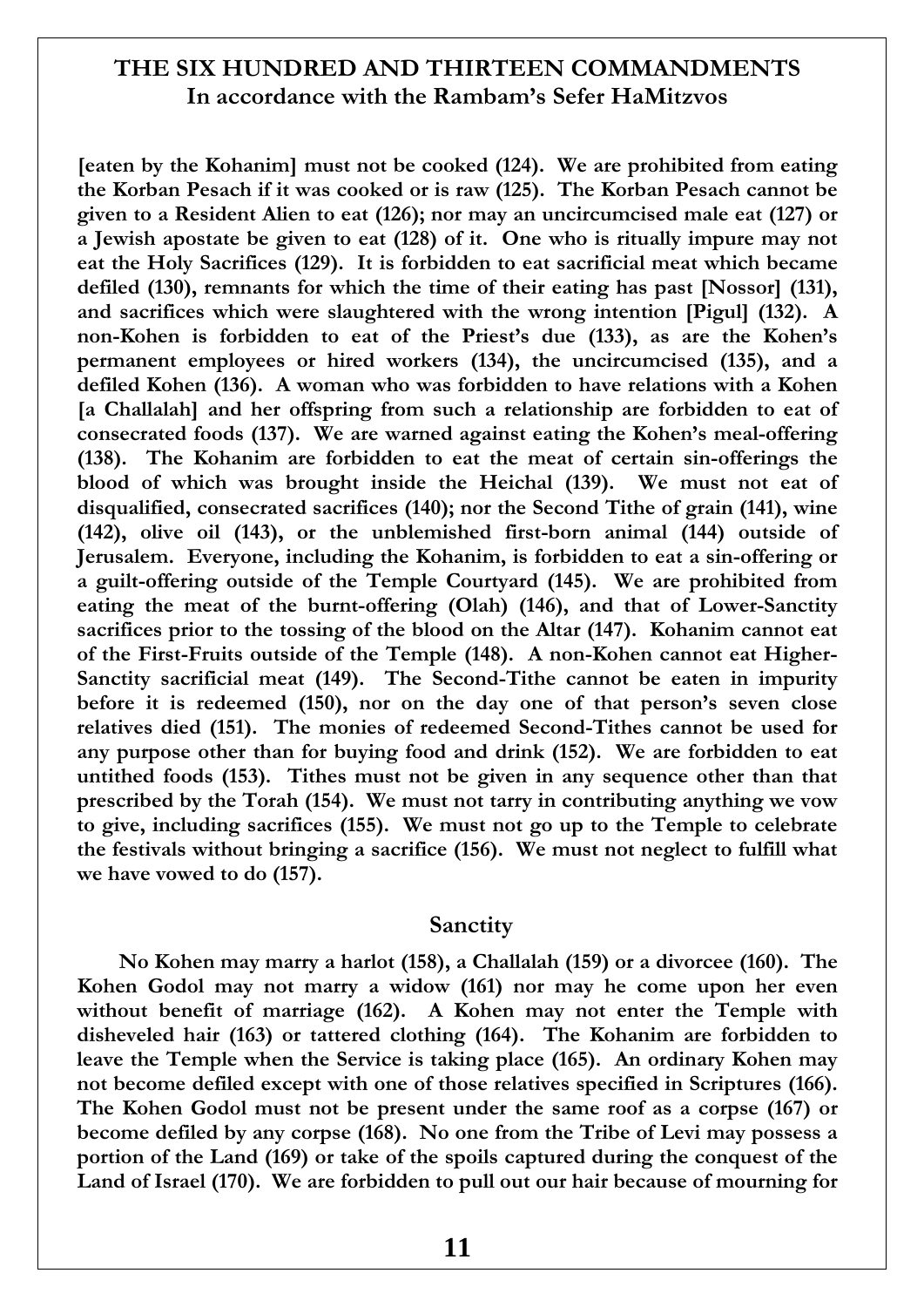**the dead, as do the fools (171). We are prohibited from eating meat from an unclean animal (172), fish (173) or bird (174); flying insects, such as flies, bees and wasps (175), swarming vermin, such as worms and beetles (176), life-forms which live in mold (177) or in seeds and fruit, when they emerge (178) or any other type of vermin (179), carrion (180), meat from an animal which was torn asunder or injured (181), a limb torn from a live animal (182), the thigh tendon [Gid Hanoshe] (183), blood (184), and certain fats from Kosher animals (185). We are forbidden to cook (186) or eat and benefit from (187) meat and milk together. We must not eat the meat of an animal condemned to stoning to death as a punishment to it, even if it was first slaughtered (188). Before the 16th of Nissan, we are forbidden to eat bread made from the new crop of wheat, barley, spelt, oats or rye (189), roasted grain of the new crop (190), and dry new-crop wheat kernels (191). Also prohibited are fruit within the first three years of the tree's planting (192), admixtures of grains and vegetables from the vineyard (193), and the drinking of wine designated for idolatrous purposes (194). We must not become drunkards and gourmands, that is, stubborn and rebellious, at an early age (195), eat on Yom Kippur (196), leaven on Pesach (197) or even food mixed with leaven on Pesach (198), and leaven after mid-day on the 14th of Nissan (199). Leaven must not be seen (200) or found (201) in our residences for the seven days of Passover. The Nazirite is prohibited from drinking wine or any alcoholic beverage with grape content (202), eating grapes (203), raisins (204), grape seeds (205) or grape skins (206), defiling himself with contact with the dead (207), being under the same roof as a corpse (208) or shaving and cutting off of his hair (209).**

#### **Agricultural Laws**

**We must not harvest the corners of our fields (210). During harvest, we may not gather the fallen stalks (211), completely clear out the vineyards (212), gather the berries which fell in the vineyard (213) nor return for the forgotten sheaves (214), all of which is to be left for the poor. We are prohibited from planting together different species in our fields in the Land of Israel (215) nor wheat or other vegetables in a vineyard (216). It is forbidden to mate (217) or work (218) different species of animals together. We must not prevent an animal from eating the food it is working on at that time by muzzling, such as an ox when it is threshing wheat (219). During the Seventh Year, we are prohibited from working the Land (220), the trees (221); nor harvest, in the normal way, produce that grew naturally in the fields (222) or the fruit (223). We are forbidden to work the Land (224), collect the harvest (225) and fruits (226) in the normal way during the Jubilee year. We are prohibited from selling our lands in the Land of Canaan for perpetuity (227) nor the Levites' plots (228). We are warned against neglecting the Levites and leaving them without their full due, and not cheering them on the holidays (229). We must not sue our debtors during the Sabbatical Year (230), refrain from lending because the Sabbatical Year will cancel all debts (231),**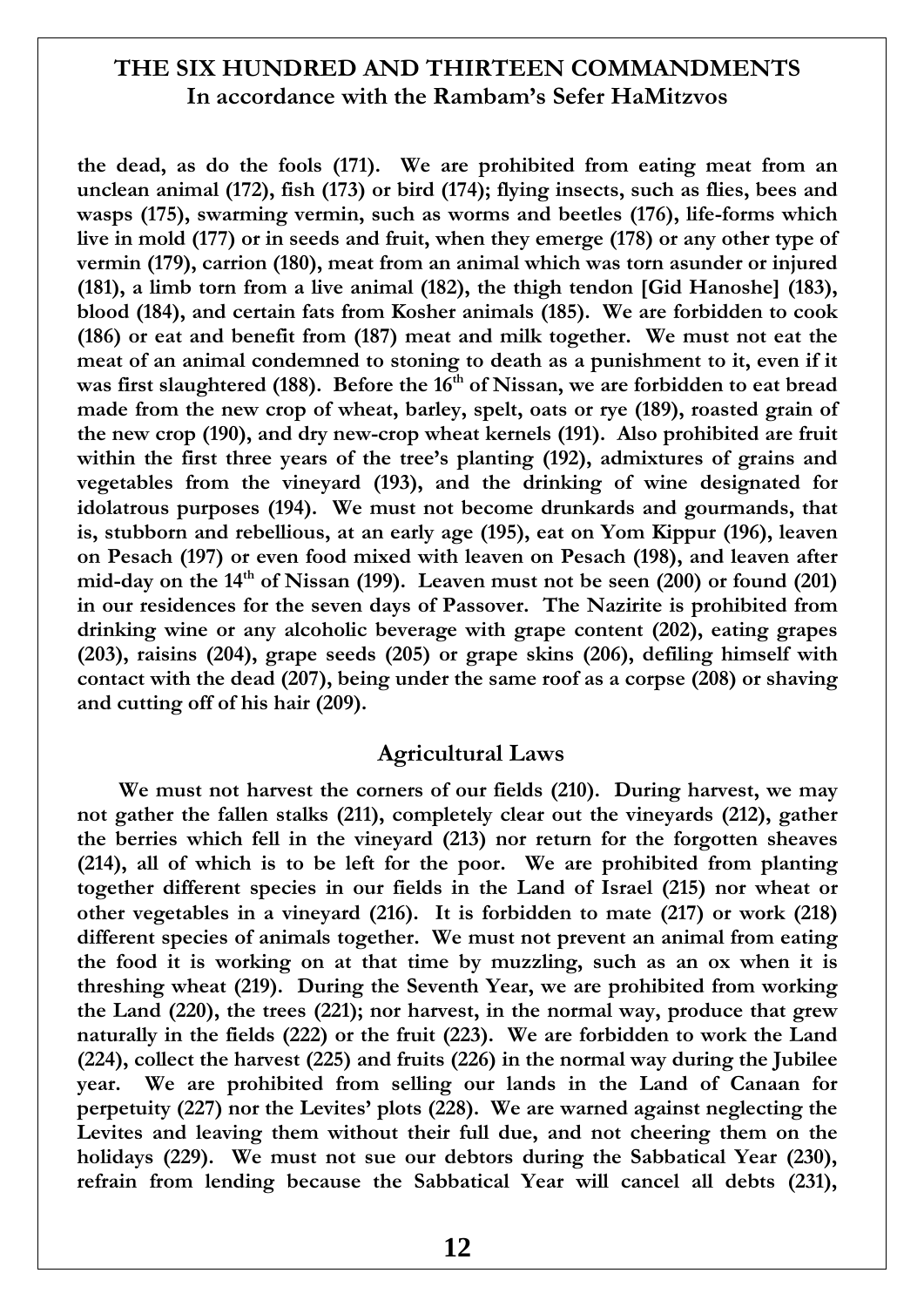**withhold charity and financial aid to the poor (232) nor send away our freed Hebrew bondsman empty-handed at the end of his six years of servitude (233).**

#### **Injury and Damages**

**We must not sue a debtor if we know that he can't pay back his debt (234), charge (235) or payback (236) interest on a loan, or occupy ourselves in any way with those who are borrowing or lending with interest, such as being a guarantor, witness or writer of the loan document (237). We are prohibited from oppressing a worker by delaying payment of his wages (238), seizing a pledge by ourselves, but may only do so via court order and through its agent (239); withholding from a debtor his pledge if he needs that item that day, such as his blanket at night or his plough during the daytime (240), taking collateral from a widow whether she be rich or poor (241) or from any sort of vessel or item used to prepare food (242). It is forbidden to kidnap a Jew (243), steal money (244), rob by force (245), reposition borders (246), deny payment to our debtors and exploit them by means of fraud and manipulation (247), deny our debts or that we are in the possession of a deposit left with us (248), falsely swear that we owe no debt (249), act fraudulently one with another in commerce (250), be deceitful in speech, which also means to speak to others in a hurtful way such as to remind someone of his past sins; nor be misleading in speech such as speaking to someone as if you intend to buy something from him but have no intent to do so with a fellow Jew (251); nor with a righteous convert (252) or with a righteous convert in business (253). We are forbidden to return a slave who fled to the Land of Israel to his master (254) and to defraud him (255). We must not afflict orphans or widows (256), work a Hebrew bondsman with demeaning labor (257), sell a Hebrew bondsman in the same disgraceful and humiliating manner as are other slaves sold (258), make a Hebrew bondsman perform useless work (259), permit a Gentile living in our country to give oppressive work to a Hebrew bondsman who sold himself to the Gentile (260), sell a Hebrew maidservant (261) or, if he marries her or any woman, exasperate her by restricting her food and clothing or denying her marital relations (262), nor sell (263) or enslave (264) the Woman of Beauty after having had intercourse with her. We are forbidden to scheme ways to acquire (265) or covet (266) someone else's property. A worker may not eat from the produce he is working on if it is still attached to the ground (267) and not more than what is permitted him (268). We must not be oblivious to a lost object (269) or ignore and not help one carrying a burden (270). We are warned against cheating with regard to measuring land, and with measures and weights (271), and even against maintaining undersized weights and measures at home, and even if they are not used in business (272).**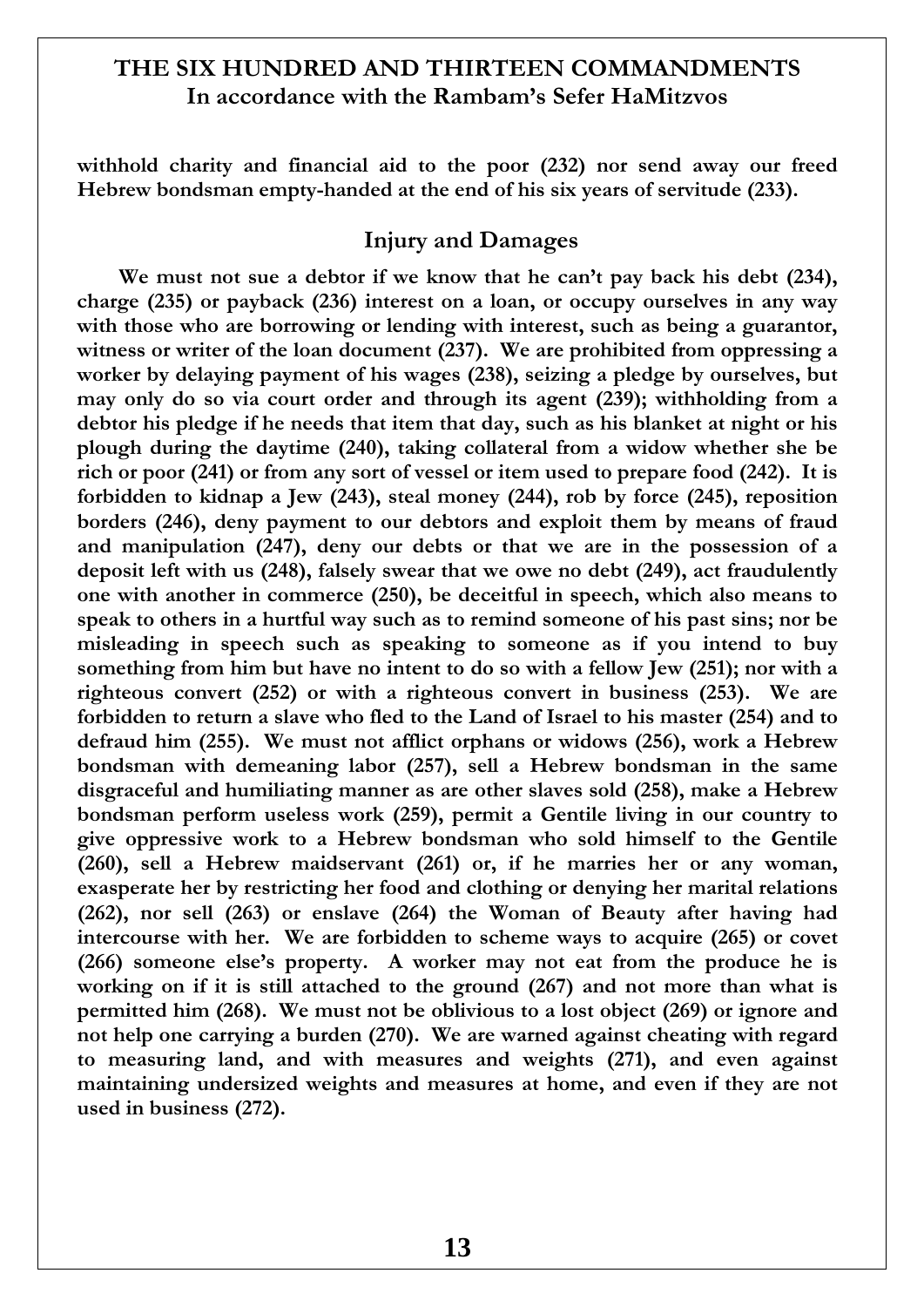#### **Laws for Judges**

**The judge must not do any injustice in his judgement that is, by convicting an innocent man or releasing a guilty one (273), take bribes even if it will not change his verdict (274), favor one of the litigants even if he is a very great person (275), be in trepidation of a lawless and violent man, but judge him without fear (276), have compassion for the indigent in trial and rule leniently with them (277), pervert judgement because the litigant is a lawless and evil man (278), be merciful with the murderer or the one who caused the loss of a limb (279), favor converts or orphans (280), listen to the testimony of one litigant when not in presence of the other one (281), decide because it is the opinion of the majority in a capital case, if the majority is of only one (282) or to follow the reasoning of another judge because the other is greater than he, but rather, he must use his own logic to arrive at a decision (283). The Great Court or the Exilarch is warned not to appoint as a judge a man who is not an expert in Torah wisdom and Law (284). We are warned against giving false witness (285). The judge is forbidden to accept or judge in accordance with the testimony of a sinful person (286), nor accept testimony of relatives (287). We must not punish anyone or take money from a litigant based on the testimony of one witness even if he, the witness, is the most impeccable person (288). We are warned against murdering one another (289). We must not execute punishment based only on having "strong" evidence or being "reasonably" certain (290). In a capital case, a witness is not permitted to say anything, whether it is for or against the accused, other than give testimony (291). We must not execute a sinner who committed a capital crime before he has been brought to trial (292). We are warned against being merciful with the life of the pursuer (293), failing to punish a rapist (294), and accepting a payoff to release an intentional murderer from execution (295) or an accidental murderer from exile (296). We must not abstain from saving the life of another Jew, such as if he was drowning when we can swim and save him (297), endanger human life by failing to remove injurious traps and obstacles in our cities and homes (298), and cause the innocent and naïve to stumble by intentionally offering them incorrect advise and logic (299). The judge must not beat the sinner brutally by exceeding the maximum number of lashes (300).**

#### **Grief and Fraud**

**We are warned against gossiping (301); hating (302), shaming (303), or avenging (304) one another, and bearing a grudge (305). We must not take both mother bird and her chicks together (306). The leper must not shave the hair of the skin disruption (307), nor cut or burn off the signs of leprosy in order to change its appearance (308). We must not plant or work the land near the running river where the calf was decapitated (309), let a sorcerer live (310), remove the groom**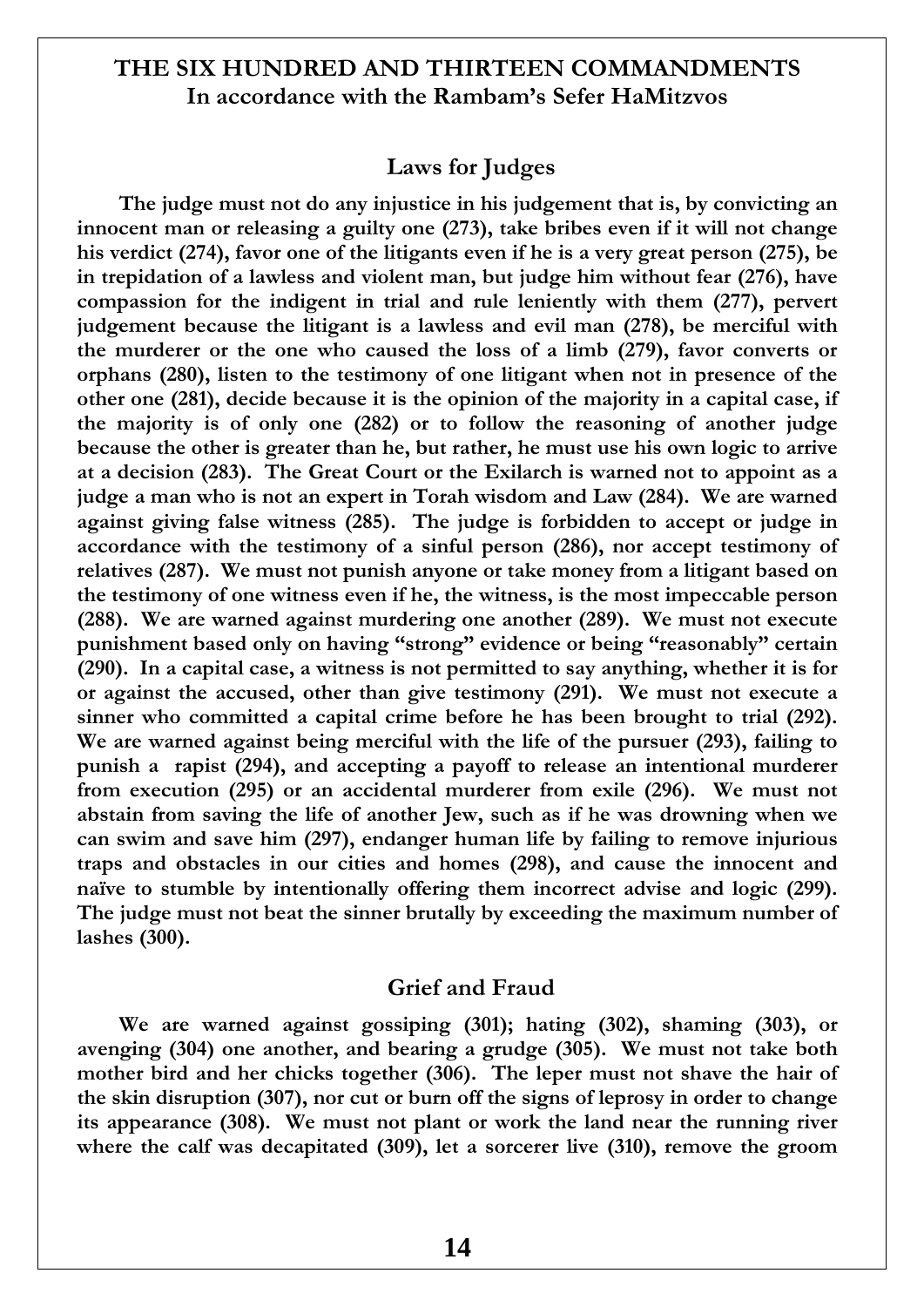**from his house for a year to serve in the military or do any other public service (311).**

#### **Honoring Others**

**We are warned not to dispute or divert from following the rabbis who teach Torah (312); not to add to (313) or detract from (314) anything to either the written or oral Torahs; curse a judge (315), the President of the Court (316), another Jew (317), or one's parents (318); or strike one's parents (319).**

#### **Time-Related Laws**

**We must not perform work (320), travel beyond the city limits (321), punish a sinner or execute judgement (322) on Shabbos. We are forbidden to work on the first (323) and seventh day (324) of Pesach, Shavuos (325), Rosh Hashanah (326), the first day of Succos (327), Shemini Atzeres (328) and Yom Kippur (329).**

#### **Illicit Relationships**

**One is forbidden to engage in intimate relations with his mother (330), father's wife (331), sister (332), father's wife's daughter (333), son's daughter (334), daughter's daughter (335), daughter (336), both a woman and her daughter together (337), a woman and her son's daughter together (338), a woman and her daughter's daughter (339), father's sister (340), mother's sister (341), father's brother's wife (342), son's wife (343), brother's wife (344), a woman and her sister during the woman's lifetime (345), a menstruating woman (346), another man's wife (347), an animal (348) - and, for a woman, to bring an animal upon herself (349) - a male (350), one's father (351), and one's father's brother (352). One must not be intimate with, such as by hugging or kissing, any of these even without intercourse (353). A bastard [Mamzer] may not marry a daughter of Israel (354).**

#### **Relationships with Women**

**We are prohibited from having intercourse with anyone without benefit of a marriage contract (355). We may not remarry our divorced wife if she had married someone else in the interim (356). A man may not have relations with his brother's widow as long as she is still obligated to have a levirate marriage (357). The rapist cannot divorce his victim (358), nor may the man who slandered his wife (359). One who has mangled reproductive organs is prohibited from having relations with a Jewess (360). It is forbidden to castrate either a male human or animal (361).**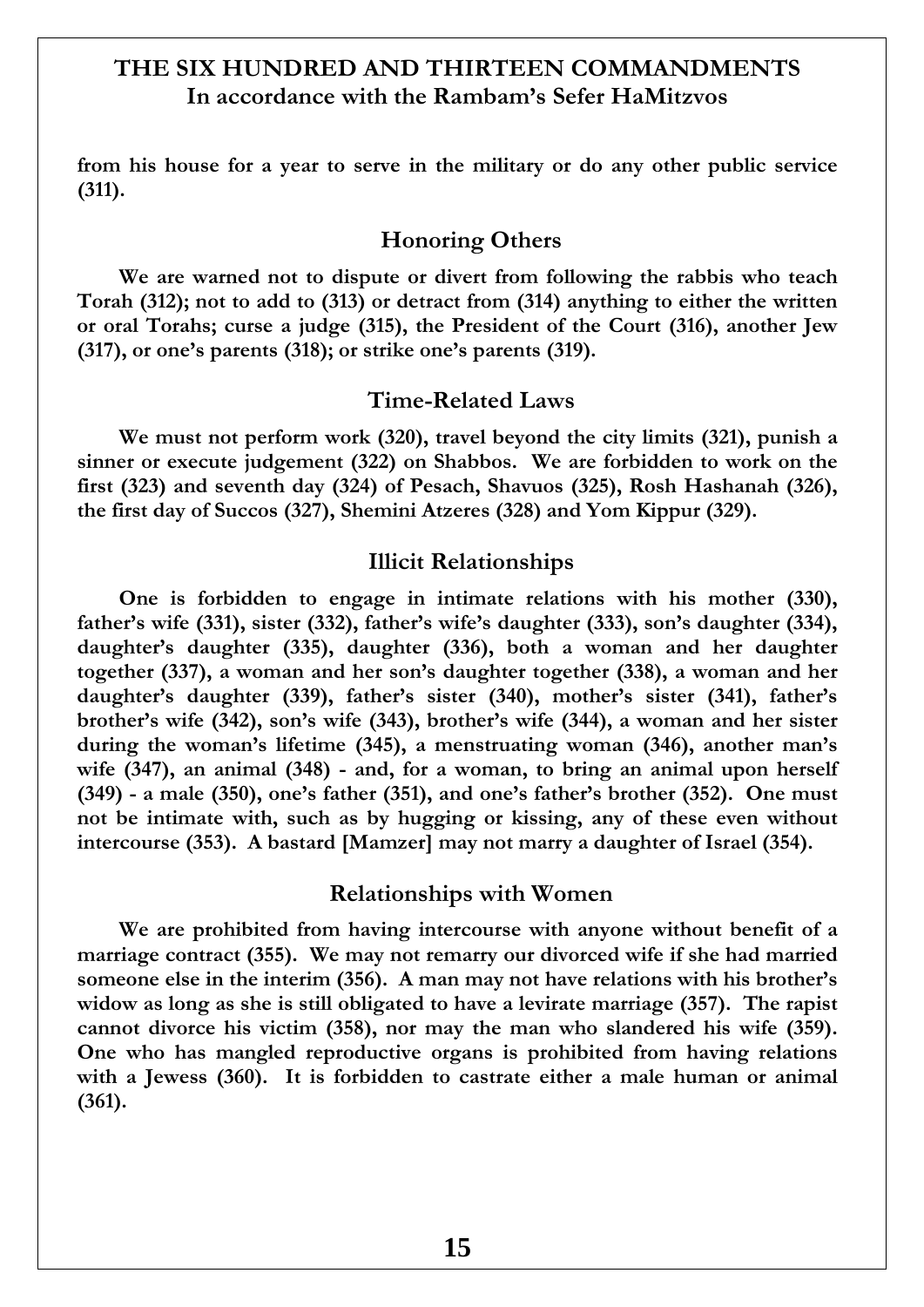# **The King**

**We must not appoint one born a Gentile as our king, even if he becomes a righteous convert (362). The king must not have an abundance of horses (363), wives (364) or wealth (365).**

The seven rabbinical commands are to recite blessings, wash one's hands before meals, light the Shabbos candles, the Laws of Eruvim, saying Hallel, lighting Chanukah lights, and reading the Book of Esther on Purim.

The seven commands incumbent on Gentiles are idolatry, murder, theft, blasphemy, illicit sexual relations such as adultery and incest, eating the limb of a living animal and establishing courts of law.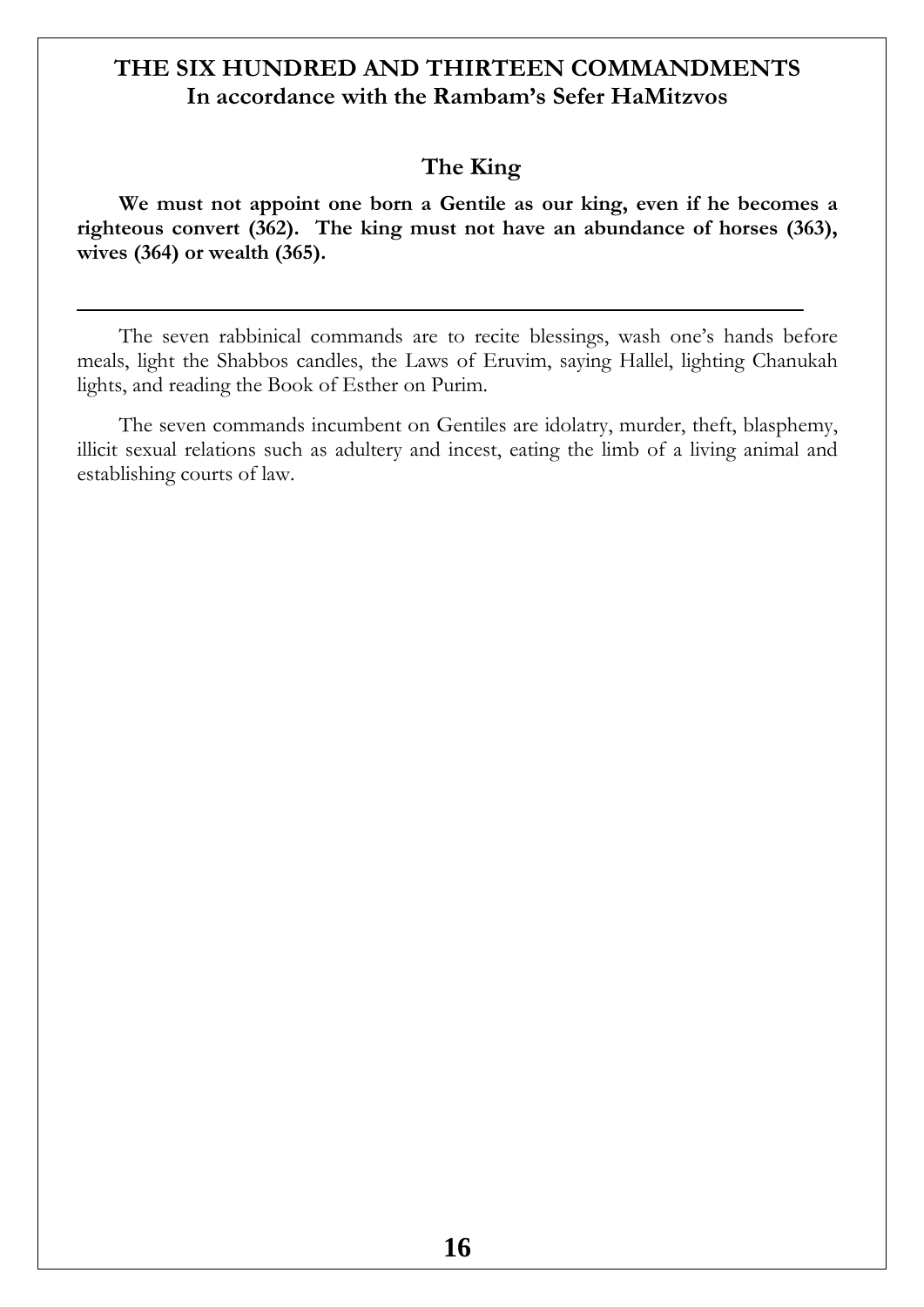# **SCRIPTURAL SOURCES**

#### **THE POSITIVE COMMANDMENTS**

| 1.         | Ex. 20:2,              |
|------------|------------------------|
|            | Deut. 5:6              |
| 2.         | Deut. 6:4              |
| 3.         | Deut. 6:5              |
| 4.         | Deut. 6:13             |
| 5.         | Ex. 23:25,             |
|            | Deut. 13;5,            |
|            | 6:13, 11:13            |
| 6.         | Deut. 11:22,           |
|            | 10:20                  |
| 7.         | Deut. 10:20            |
| 8.         | Deut. 28:9,            |
|            | 11:22, 13:5            |
| 9.         | Lev. 22:32             |
| 10.        | Deut. 6:7              |
| 11.        | Deut. 6:7,             |
|            | 31:12                  |
| 12.        | Deut. 6:8              |
|            | 13. Deut. 6:8          |
|            | 14. Num. 15:38         |
| 15.        | Deut. 6:9              |
| 16.        | Deut. 31:12            |
|            | 17. Deut. 17:18        |
|            | 18. Deut. 31:19        |
| 19.        | Deut. 8:10             |
| 20.        | Ex. 25:8               |
| 21.        | Lev. 19:30             |
| 22.        | Num. 18:2,             |
|            | 18:4                   |
| 23.        | Num. 18:23,            |
|            | Deut. 18:7             |
| 24.        | Ex. 30:19-20           |
| 25.<br>26. | Ex. 27:21<br>Num. 6:23 |
|            | Ex. 25:30              |
| 27.<br>28. | Ex. 30:7-8             |
| 29.        | Lev. 6:6               |
| 30.        | Lev. 6:3               |
| 31.        | Num. 5:2,              |
|            | Deut. 23:11            |
| 32.        | Lev. 21:8              |
| 33.        | Ex. 28:2, 29:8         |
| 34.        | Num. 7:9               |
| 35.        | Lev. 21:10             |
|            |                        |

| 36.        | Deut. 18:6-8                |
|------------|-----------------------------|
| 37.        | Lev. 21:3                   |
| 38.        | Lev. 21:13                  |
|            | 39. Num. 28:3               |
| 40.        | Lev. 6:13                   |
| 41.        | Num. 28:9                   |
| 42.        | Num. 28:11                  |
|            | 43. Lev. 23:36              |
| 44.        | Lev. 23:10                  |
| 45.        | Num. 28:26-                 |
|            | 27                          |
| 46.        | Lev. 23:17                  |
| 47.        | Num. 29:1-2                 |
| 48.        | Num. 29:7-8                 |
| 49.        | Lev. 16                     |
| 50.        | Num. 29:13                  |
| 51.        | Num. 29:36                  |
| 52.        | Ex. 23:14                   |
| 53.        | Deut. 16:16                 |
| 54.        | Deut. 16:14                 |
| 55.        | Ex. 12:6                    |
| 56.        | Ex. 12:8                    |
| 57.        | Num. 9:11                   |
| 58.        | Num. 9:11                   |
| 59.        | Num. 10:10                  |
| 60.        | Lev. 22:27,                 |
|            | Ex. 22:29                   |
| 61.        | Lev. 22:21,                 |
|            | Num. 28:31                  |
| 62.        | Lev. 2:13                   |
| 63.        | Lev. 1:2-3                  |
| 64.        | Lev. 6:18                   |
| 65.        | Lev. 7:1                    |
| 66.        | Lev. 3:1, 7:11-             |
|            | 12                          |
| 67.        | Lev. 2:1, 5, 7;             |
|            | 6:7                         |
| 68.        | Lev. 4:13                   |
| 69.        | Lev. 4:27                   |
| 70.        | Lev. 5:17-18                |
| 71.        | Lev. 5:15, 21-              |
|            | 25; 19:20-21<br>Lev. 5:1-11 |
| 72.<br>73. | Num. 5:6-7                  |
|            |                             |

| 74.  | Lev. 15:13-15                   |
|------|---------------------------------|
| 75.  | Lev. 15:28-29                   |
| 76.  | Lev. 12:6                       |
| 77.  | Lev. 14:10                      |
| 78.  | Lev. 27:32                      |
| 79.  | Ex. 13:2                        |
| 80.  | Ex. 22:28;                      |
|      | Num. 18:15                      |
| 81.  | Ex. 34:20                       |
| 82.  | Ex. 34:20                       |
| 83.  | Deut. 12:5-6                    |
| 84.  | Deut. 12:14                     |
| 85.  | Deut. 12:26                     |
| 86.  | Deut. 12:15                     |
| 87.  | Lev. 27:33                      |
| 88.  | Lev. 6:9                        |
| 89.  | Ex. 29:33                       |
|      | 90. Lev. 7:19                   |
| 91.  | Lev. 7:17                       |
| 92.  | Num. 6:5                        |
| 93.  | Num. 6:9, 13                    |
| 94.  | Deut. 23:24,                    |
|      |                                 |
|      |                                 |
| 95.  | Num. 30:3<br>Num. 30:3          |
| 96.  |                                 |
| 97.  | Lev. 11:8<br>Lev. 11:29         |
| 98.  | Lev. 11:34                      |
| 99.  | Lev. 15:19                      |
|      |                                 |
|      | 100. Lev. 12<br>101. Lev. 13    |
|      | 102. Lev. 13:47                 |
|      | 103. Lev. 14:33                 |
| 104. | Lev. 15:1-15                    |
| 105. | Lev. 15:15                      |
|      | 106. Lev. 15:19                 |
| 107. | Num. 19:11                      |
| 108. | Num. 19:12                      |
|      | 109. Lev. 15:16                 |
| 110. | Lev. 14                         |
| 111. | Lev. 14:9                       |
| 112. | Lev. 13:45                      |
| 113. | Num. 19:9                       |
|      | 114. Lev. 27:2<br>Lev. 27:11-12 |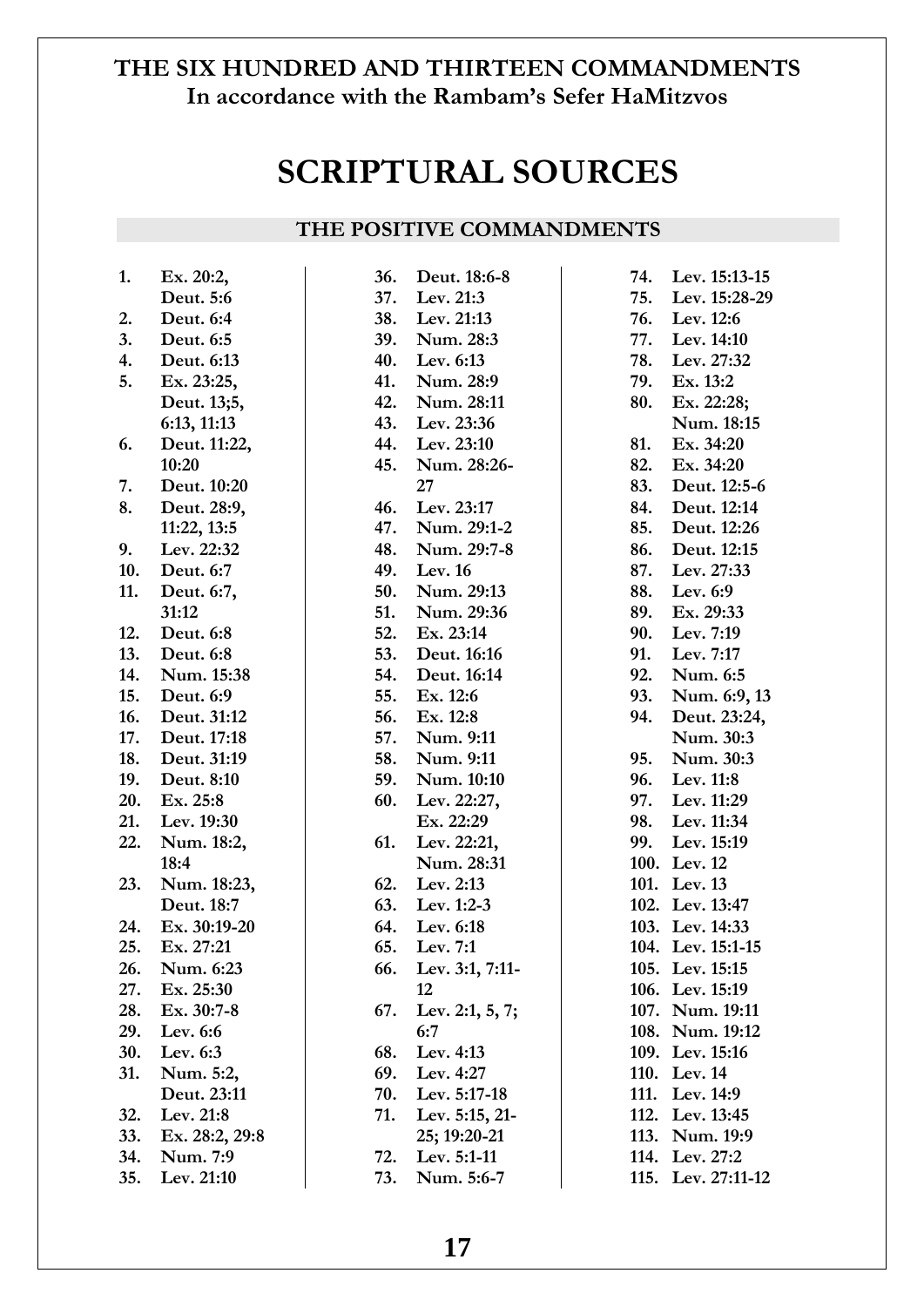| 116. Lev. 27:14     | 163. Lev. 23:24     | 206. Lev. 19:18     |
|---------------------|---------------------|---------------------|
| 117. Lev. 27:16, 22 | 164. Lev. 16:29, 31 | 207. Deut. 10:19    |
| 118. Lev. 5:16;     | 165. Lev. 16:31     | 208. Lev. 19:36     |
| 22:11               | 166. Lev. 23:35     | 209. Lev. 19:32     |
| 119. Lev. 19:24     | 167. Lev. 23:36     | 210. Ex. 20:12,     |
| 120. Lev. 19:10     | 168. Lev. 23:42     | Deut. 5:16          |
| 121. Lev. 23:22     | 169. Lev. 23:40     | 211. Lev. 19:3      |
| 122. Deut. 24:19    | 170. Num. 29:1      | 212. Gen. 1:28, 9:7 |
| 123. Lev. 19:10     | 171. Ex. 30:12-13   | 213. Deut. 24:1     |
| 124. Lev. 19:10     | 172. Deut. 18:19    | 214. Deut. 24:5     |
| 125. Ex. 23:19      | 173. Deut. 17:15    | 215. Gen. 17:10     |
| 126. Deut. 18:4     | 174. Deut. 17:11    | 216. Deut. 25:5     |
| 127. Num. 18:24     | 175. Ex. 23:2       | 217. Deut. 25:9     |
| 128. Deut. 14:22    | 176. Deut. 16:18,   | 218. Deut. 22:29    |
| 129. Num. 18:26     | Num. 11:16          | 219. Deut. 22:19    |
| 130. Deut. 14:28    | 177. Lev. 19:15     | 220. Ex. 22:15      |
| 131. Deut. 26:13    | 178. Lev. 5:1       | 221. Deut. 21:11    |
| 132. Deut. 26:5     | 179. Deut. 13:15    | 222. Deut. 24:1     |
| 133. Num. 15:20     | 180. Deut. 19:19    | 223. Num. 5:12      |
| 134. Ex. 23:11      | 181. Deut. 21:1     | 224. Deut. 25:2     |
| 135. Ex. 34:21;     | 182. Deut. 19:3     | 225. Num. 35:25     |
| Lev. 25:4, 2        | 183. Num. 35:2      | 226. Ex. 21:20      |
| 136. Lev. 25:10     | 184. Deut. 22:8     | 227. Ex. 21:16      |
| 137. Lev. 25:9-10   | 185. Deut. 12:2,    | 228. Lev. 20:14     |
| 138. Lev. 25:24, 13 | 7:5, 12:3           | 229. Deut. 22:24    |
| 139. Lev. 25:29     | 186. Deut. 13:17    | 230. Deut 21:22     |
| 140. Lev. 25:8      | 187. Deut. 20:17    | 231. Deut. 21:23    |
| 141. Deut. 15:3, 2  | 188. Deut. 25:19    | 232. Ex. 21:2       |
| 142. Deut. 15:3     | 189. Deut. 25:17    | 233. Ex. 21:8       |
| 143. Deut. 18:3     | 190. Deut. 20:11-12 | 234. Ex. 21:8       |
| 144. Deut. 18:4     | 191. Deut. 20:2     | 235. Lev. 25:46,    |
| 145. Lev. 27:28     | 192. Deut. 23:13    | Ex. 21:26           |
| 146. Deut. 12:21    | 193. Deut. 23:10,   | 236. Ex. 21:18,     |
| 147. Lev. 17:13     | 14                  | Lev. 24:19          |
| 148. Deut. 22:7     | 194. Lev. 5:23      | 237. Ex. 21:28, 35  |
| 149. Lev. 11:2      | 195. Deut. 15:8,    | 238. Ex. 21:33      |
| 150. Deut. 14:11    | Lev. 25:35          | 239. Ex. 21:37-     |
| 151. Lev. 11:21     | 196. Deut. 15:14    | 22:3                |
| 152. Lev. 11:9      | 197. Ex. 22:24      | 240. Ex. 22:4       |
| 153. Ex. 12:2       | 198. Deut. 23:21    | 241. Ex. 22:5       |
| 154. Ex. 23:12      | 199. Deut. 24:13    | 242. Ex. 22:6       |
| 155. Ex. 20:8       | 200. Deut. 24:13    | 243. Ex. 22:9       |
| 156. Ex. 12:15      | 201. Deut. 23:25-   | 244. Ex. 22:13      |
| 157. Ex. 13:8       | 26                  | 245. Lev. 25:14     |
| 158. Ex. 12:18      | 202. Ex. 23:5       | 246. Ex. 22:8       |
| 159. Ex. 12:16      | 203. Deut. 22:4     | 247. Deut. 25:12    |
| 160. Ex. 12:16      | 204. Ex. 23:4,      | 248. Num. 27:8      |
| 161. Lev. 23:15     | Deut. 22:1          |                     |
| 162. Lev. 23:21     | 205. Lev. 19:17     |                     |
|                     |                     |                     |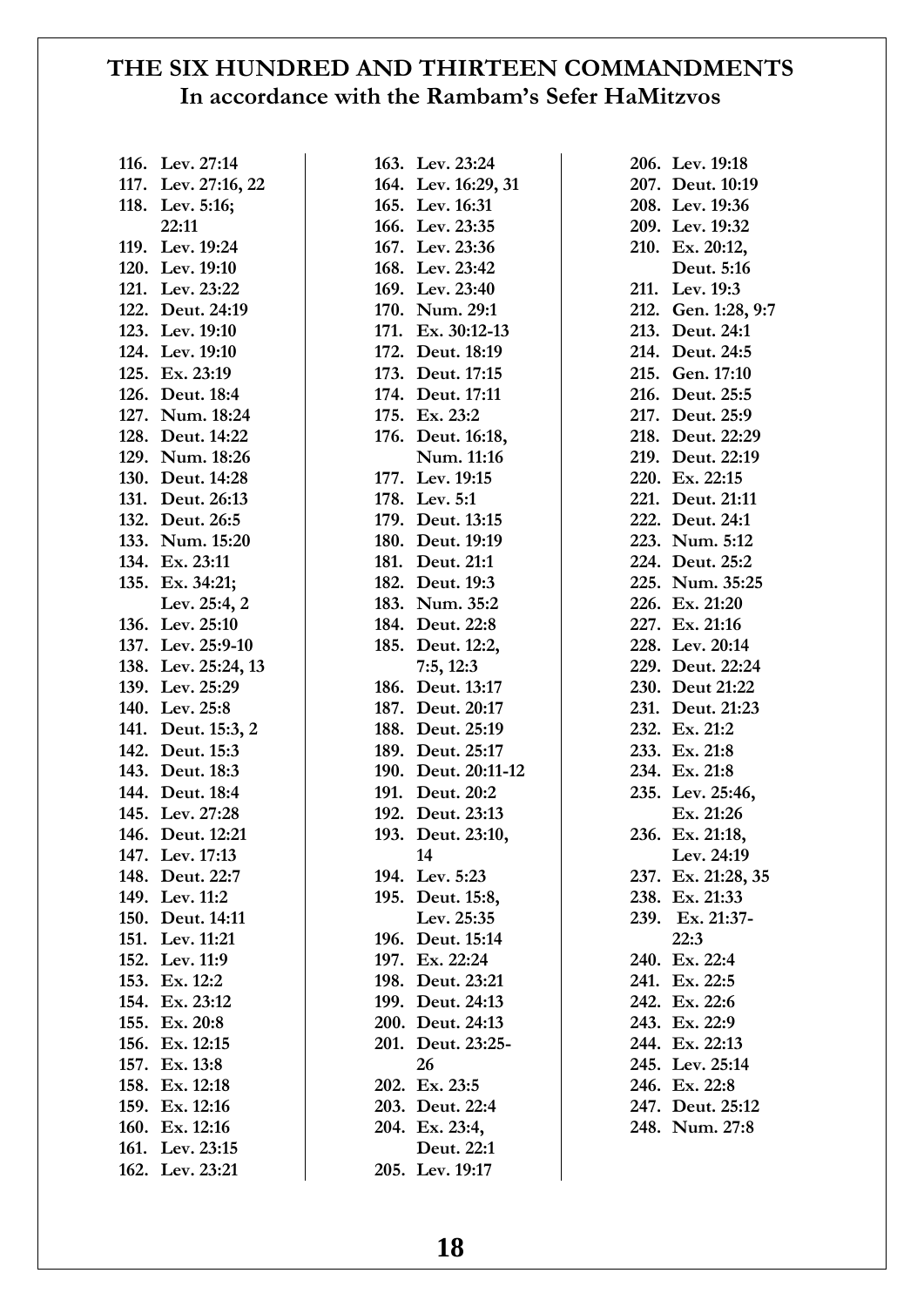#### **THE PROHIBITIONS**

| 1.  | Ex. 20:3        | 39. | Deut. 22:5    | 79.  | Ex. 20:25        |
|-----|-----------------|-----|---------------|------|------------------|
| 2.  | Ex. 20:4        | 40. | Deut. 22:5    | 80.  | Ex. 20:26        |
| 3.  | Lev. 19:4       | 41. | Lev. 19:28    | 81.  | Lev. 6:7         |
| 4.  | Ex. 20:20       | 42. | Deut. 22:11   | 82.  | Ex. 30:9         |
| 5.  | Ex. 20:5        | 43. | Lev. 19:27    | 83.  | Ex. 30:32        |
| 6.  | Ex. 20:3        | 44. | Lev. 19:27    | 84.  | Ex. 30:32        |
| 7.  | Lev. 18:21,     | 45. | Deut. 14:1,   | 85.  | Ex. 30:38        |
|     | Deut. 18:10     |     | Lev. 19:28    | 86.  | Ex. 25:15        |
| 8.  | Lev. 19:31      | 46. | Deut. 17:16,  | 87.  | Ex. 28:28        |
| 9.  | Lev. 19:31      |     | 28:68, Ex.    | 88.  | Ex. 28:32        |
| 10. | Lev. 20:4,      |     | 14:13         | 89.  | Deut. 12:13      |
|     | Deut. 11:16,    | 47. | Num. 16:39    | 90.  | Lev. 17:3-4      |
|     | 4:19, 12:30     | 48. | Deut. 7:2     | 91.  | Lev. 22:20       |
| 11. | Deut. 16:22     | 49. | Deut. 20:16   | 92.  | Lev. 22:22       |
| 12. | Lev. 26:1       | 50. | Deut. 7:2     | 93.  | Lev. 22:24       |
| 13. | Deut. 16:21     | 51. | Ex. 23:33     | 94.  | Lev. 22:22       |
| 14. | Ex. 23:13       | 52. | Deut. 7:3     | 95.  | Deut. 17:1       |
| 15. | Deut. 13:14, 7, | 53. | Deut. 23:4    | 96.  | Lev. 22:25       |
|     | Ex. 23:13       | 54. | Deut. 23:8    | 97.  | Lev. 22:21       |
| 16. | Deut. 13:12     | 55. | Deut. 23:8    | 98.  | Lev. 2:11        |
| 17. | Deut. 13:9      | 56. | Deut. 23:7    | 99.  | Lev. 21:13       |
| 18. | Deut. 13:9      | 57. | Deut. 20:19   |      | 100. Deut. 23:19 |
| 19. | Deut. 13:9      | 58. | Deut. 7:21,   |      | 101. Lev. 22:28  |
| 20. | Deut. 13:9      |     | 3:22          |      | 102. Lev. 5:11   |
| 21. | Deut. 13:9      | 59. | Deut. 25:19   |      | 103. Lev. 5:11   |
| 22. | Deut. 7:25      | 60. | Lev. 24:16    |      | 104. Num. 5:15   |
| 23. | Deut. 13:17     | 61. | Lev. 19:12    |      | 105. Num. 5:15   |
| 24. | Deut. 13:18     | 62. | Ex. 20:7      |      | 106. Lev. 27:10  |
| 25. | Deut. 7:26      | 63. | Lev. 22:32    |      | 107. Lev. 27:26  |
| 26. | Deut. 18:20     | 64. | Deut. 6:16    |      | 108. Num. 18:17  |
| 27. | Deut. 18:20     | 65. | Deut. 12:4    |      | 109. Lev. 27:33  |
| 28. | Deut. 13:4      | 66. | Deut. 21:23   |      | 110. Lev. 27:28  |
| 29. | Deut. 18:22     | 67. | Num. 18:5     |      | 111. Lev. 27:28  |
| 30. | Lev. 20:23,     | 68. | Lev. 16:2     | 112. | Lev. 5:8         |
|     | 18:3, Deut.     | 69. | Lev.21:23     | 113. | Deut. 15:19      |
|     | 12:30           | 70. | Lev. 21:17    |      | 114. Deut. 15:19 |
| 31. | Deut. 18:10     | 71. | Lev. 21:18    |      | 115. Ex. 23:18,  |
| 32. | Deut. 18:10     | 72. | Num. 4:19     |      | 34:25            |
| 33. | Deut. 18:10,    | 73. | Lev. 10:9-11  | 116. | Ex. 23:18,       |
|     | Lev. 19:26      | 74. | Num. 18:4, 22 |      | 34:25            |
| 34. | Deut. 18:10     | 75. | Lev. 22:2, 9  | 117. | Ex. 12:10        |
| 35. | Deut. 18:10-11  | 76. | Lev. 21:6     | 118. | Deut. 16:4       |
| 36. | Deut. 18:10-11  | 77. | Num. 5:3,     |      | 119. Num. 9:12   |
| 37. | Deut. 18:10-11  |     | Lev. 12:4     |      | 120. Lev. 22:30  |
| 38. | Deut. 18:10-11  | 78. | Deut. 23:11   |      | 121. Ex. 12:46   |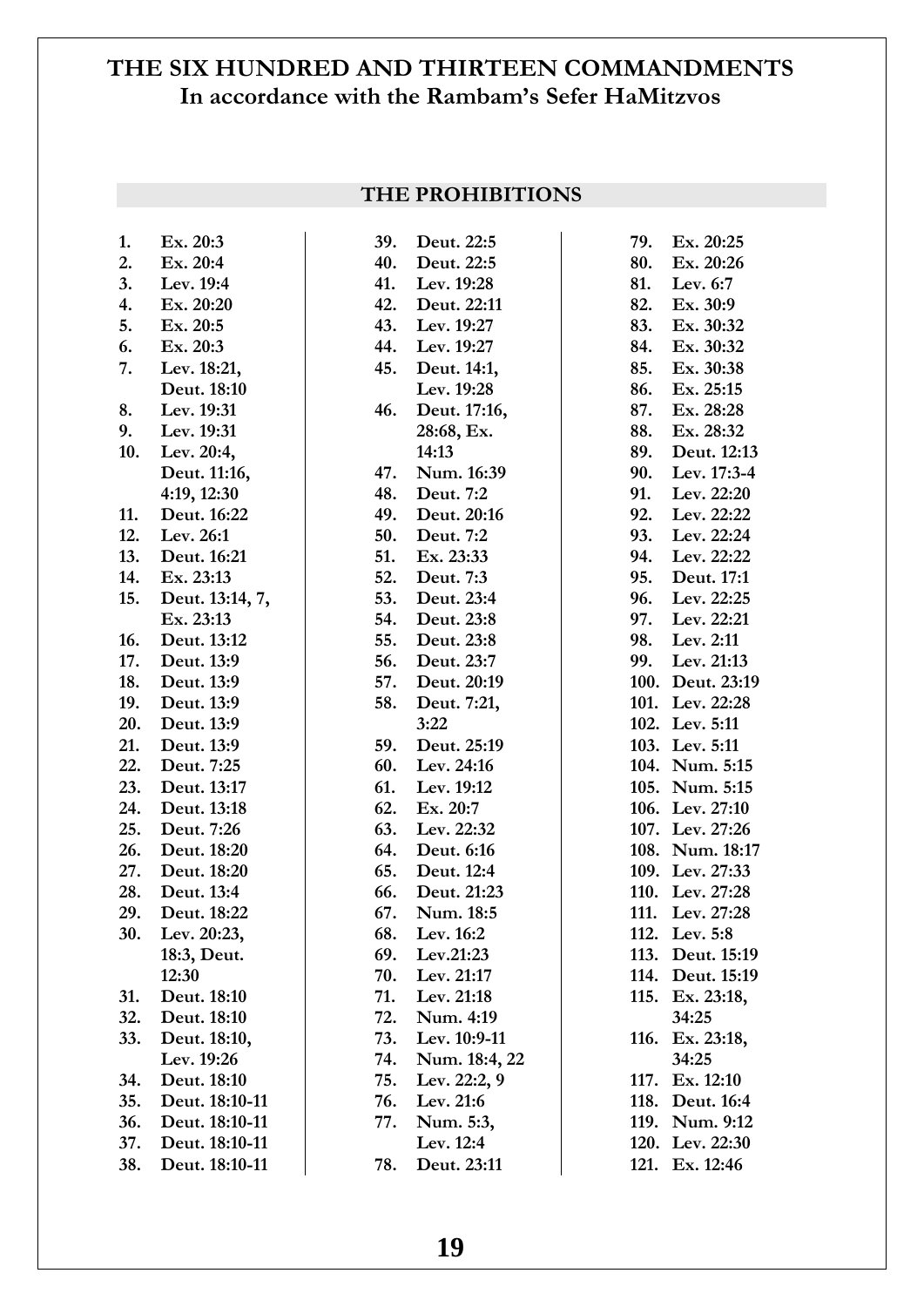| 122. Num. 9:12     | 167. Lev. 21:11   | 213             |
|--------------------|-------------------|-----------------|
| 123. Ex. 12:46     | 168. Lev. 21:11   | 214             |
| 124. Lev. 6:10     | 169. Deut. 18:1   | 215             |
| 125. Ex. 12:9      | 170. Deut. 18:1   | 216             |
| 126. Ex. 12:45     | 171. Deut. 14:1,  | 217             |
| 127. Ex. 12:48     | Lev. 21:5         | 218             |
| 128. Ex. 12:43     | 172. Deut. 14:7   | 219             |
| 129. Lev. 12:4     | 173. Lev. 11:11   | 220             |
| 130. Lev. 7:19     | 174. Lev. 11:13   | 221             |
| 131. Lev. 19:6-8   | 175. Deut. 14:19  | 222             |
| 132. Ex. 29:33     | 176. Lev. 11:41   | 223             |
| 133. Lev. 22:10    | 177. Lev. 11:44   | 224             |
| 134. Lev. 22:10    | 178. Lev. 11:42   | 225             |
| 135. No Scriptural | 179. Lev. 11:43,  | 22 <sub>0</sub> |
| source             | 180. Deut. 14:21  | 227             |
| 136. Lev. 22:4, 9  | 181. Ex. 22:30,   | 228             |
| 137. Lev. 22:12    | Lev. 22:8         | 229             |
| 138. Lev. 6:16     | 182. Deut. 12:23, | 230             |
| 139. Lev. 6:23     | Gen. 9:4          | 231             |
| 140. Deut. 14:3    | 183. Gen. 32:32   | 232             |
| 141. Deut. 12:17   | 184. Lev. 7:26    | 233             |
| 142. Deut. 12:17   | 185. Lev. 7:23    | 234             |
| 143. Deut. 12:17   | 186. Ex. 23:19    | 235             |
| 144. Deut. 12:17   | 187. Ex. 34:26    | 236             |
| 145. Deut. 12:17   | 188. Ex. 21:28    | 237             |
| 146. Deut. 12:17   | 189. Lev. 23:14   | 238             |
| 147. Deut. 12:17   | 190. Lev. 23:14   | 239             |
| 148. Deut. 12:17   | 191. Lev. 23:14   | 240             |
| 149. Ex. 29:23     | 192. Lev. 19:23   | 241             |
| 150. Deut. 26:14   | 193. Deut. 22:9   | 242             |
| 151. Deut. 26:14   | 194. Lev. 32:38   | 243             |
| 152. Deut. 26:14   | 195. Lev. 19:26   | 244             |
| 153. Lev. 22:15    | 196. Lev. 23:29   | 245             |
| 154. Ex. 22:28     | 197. Ex. 13:3     | 240             |
| 155. Deut. 23:22   | 198. Ex. 12:20    | 247             |
| 156. Ex. 23:15     | 199. Deut. 16:3   |                 |
| 157. Num. 30:3     | 200. Ex. 13:7     | 248             |
| 158. Lev. 21:7     | 201. Ex. 12:19    | 249             |
| 159. Lev. 21:7     | 202. Num. 6:3     | 250             |
| 160. Lev. 21:7     | 203. Num. 6:3     | 251             |
| 161. Lev. 21:14    | 204. Num. 6:3     | 252             |
| 162. Lev. 21:15    | 205. Num. 6:3     | 253             |
| 163. Lev. 10:6,    | 206. Num. 6:4     | 254             |
| 21:10              | 207. Num. 6:7     | 255             |
| 164. Lev. 20:6,    | 208. Num. 21:11   | 256             |
| Lev. 21:10         | 209. Num. 6:5     | 257             |
| 165. Lev. 10:7,    | 210. Lev. 23:22   | 258             |
| 21:12              | 211. Lev. 23:22   | 259             |
| 166. Lev. 21:1     | 212. Lev. 19:10   | 260             |

| 213. | Lev. 19:10       |
|------|------------------|
| 214. | Deut. 24:19      |
| 215. | Lev. 19:19       |
| 216. | Deut. 22:9       |
|      | 217. Lev. 19:19  |
| 218. | Deut. 22:10      |
| 219. | Deut. 25:4       |
|      |                  |
| 220. | Lev. 25:4        |
| 221. | Lev. 25:4        |
|      | 222. Lev. 25:5   |
| 223. | Lev. 25:5        |
| 224. | Lev. 25:10       |
|      | 225. Lev. 25:11  |
| 226. | Lev. 25:11       |
| 227. | Lev. 25:27       |
| 228. | Lev. 25:34       |
|      | 229. Deut. 12:19 |
|      | 230. Deut. 15:2  |
| 231. | Deut. 15:9       |
| 232. | Deut. 15:7       |
|      | 233. Deut. 15:13 |
| 234. | Ex. 22:24        |
| 235. | Lev. 25:37, 36   |
| 236. | Deut. 23:20      |
|      | 237. Ex. 22:24   |
|      | 238. Lev. 19:13  |
| 239. | Deut. 24:10      |
| 240. | Deut. 24:12      |
|      | 241. Deut. 24:17 |
| 242. | Deut. 24:6       |
| 243. | Ex. 20:13        |
|      | 244. Lev. 19:11  |
|      | 245. Lev. 19:13  |
| 246. | Deut. 19:14      |
| 247. | Lev. 19:13,      |
|      | Deut. 24:14      |
|      | Lev. 19:11       |
| 248. |                  |
| 249. | Lev. 19:11       |
| 250  | Lev. 25:14       |
| 251. | Lev. 25:17       |
| 252. | Ex. 22:20        |
| 253. | Ex. 22:20        |
| 254. | Deut. 23:16      |
| 255. | Deut. 23:17      |
| 256. | Ex. 22:21        |
|      | 257. Lev. 25:39  |
| 258. | Lev. 25:42       |
| 259. | Lev. 25:43       |
|      | 260. Lev. 25:53  |